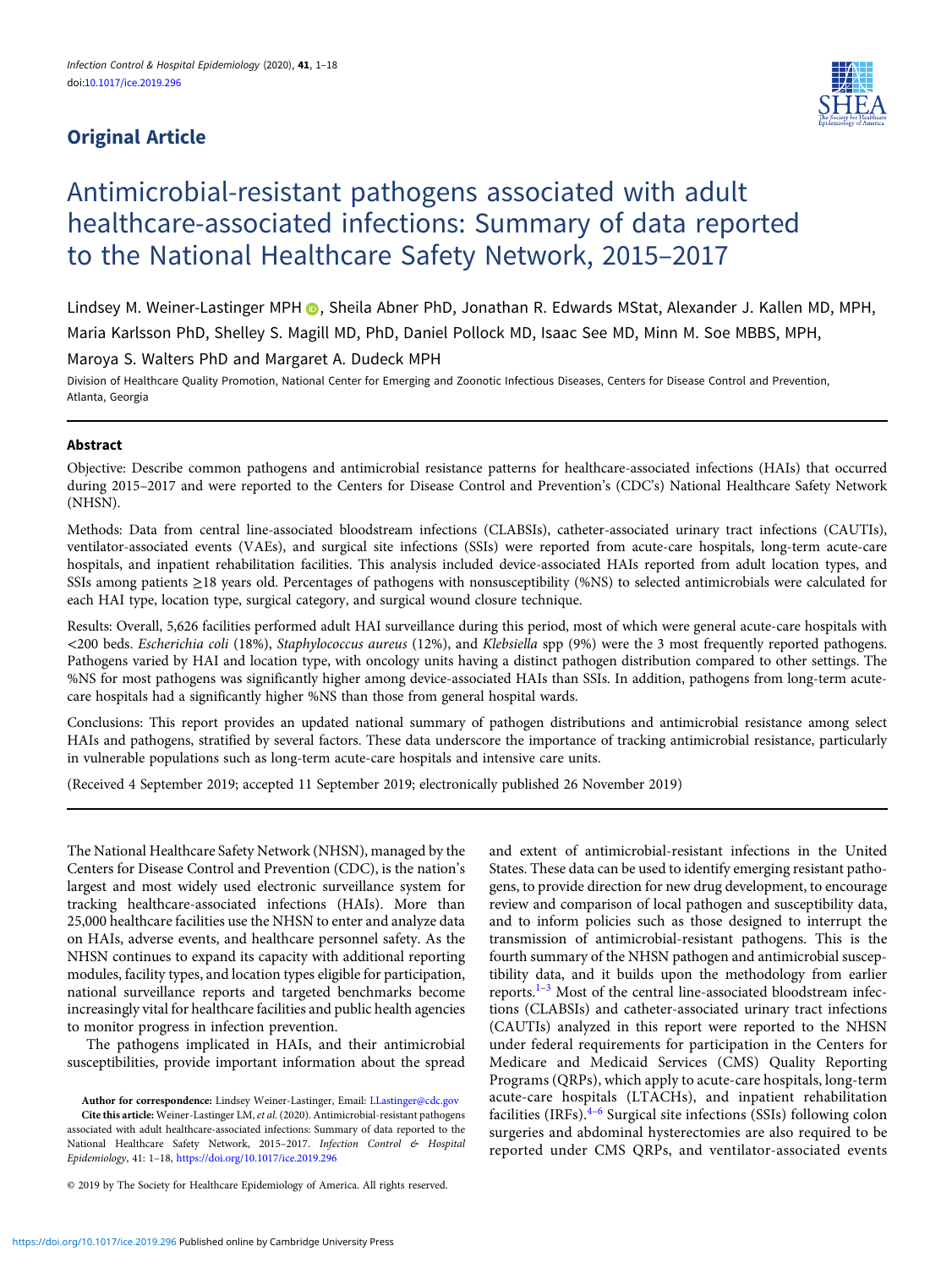(VAEs) became a required LTACH reporting element in January 2016. This report provides expanded pathogen distribution and susceptibility data, stratified by infection type, facility type, location within a facility, and/or surgery type. Publishing data at this level of granularity were made possible by the expansion of CMS and state HAI reporting requirements, as well as the commitment of healthcare facility staff to HAI surveillance.

#### Methods

The CLABSIs,<sup>[7](#page-14-0)</sup> CAUTIs,<sup>[8](#page-14-0)</sup> select VAEs,<sup>[9](#page-14-0)</sup> and SSIs<sup>[10](#page-14-0)</sup> that occurred between 2015–2017 and had been reported to the NHSN's Patient Safety Component as of July 1, 2018, were included in this report. These HAIs were reported by acute-care hospitals, critical access hospitals, LTACHs, and IRFs from all US states and territories. Unless otherwise noted, CLABSI data included events classified as mucosal barrier injury laboratory-confirmed bloodstream infection (MBI-LCBI). VAE data were limited to events classified as possible ventilator-associated pneumonia (PVAP) because this is the only subtype of VAE for which a pathogen can be reported. Asymptomatic bacteremic urinary tract infections, CLABSIs reported from IRFs, and outpatient SSIs were excluded.

The NHSN protocols provide guidance for attributing deviceassociated (DA) HAIs (ie, CLABSIs, CAUTIs, and PVAPs) to a CDC-defined location type, and SSIs to a CDC operative procedure code. Due to known differences in pathogens and resistance pat-terns between adult and pediatric populations,<sup>[11,12](#page-14-0)</sup> this report was limited to DA HAIs attributed to adult location types, and to SSIs that occurred in patients ≥18 years old at the time of surgery. Comparable data from pediatric locations and patients are described in a companion report.<sup>[13](#page-14-0)</sup>

Unless otherwise noted, DA HAIs were stratified into 5 mutually exclusive location categories: hospital wards (inclusive of stepdown, mixed acuity, and specialty care areas), hospital intensive care units (ICUs), hospital oncology units (ie, oncology ICUs and wards), LTACHs (ie, LTACH ICUs and wards), and IRFs (ie, freestanding IRFs and CMS-certified IRF units located within a hospital). SSI data were stratified into mutually exclusive surgical categories based on the operative procedure code. Pathogen distributions were also analyzed separately for each operative procedure code and are available in the online supplement. $^{14}$  $^{14}$  $^{14}$ 

Up to 3 pathogens and their antimicrobial susceptibility testing (AST) results can be reported to the NHSN for each HAI. The AST results for the drugs included in this analysis were reported using the interpretive categories of "susceptible" (S), "intermediate" (I), "resistant" (R), or "not tested." Instead of "intermediate," cefepime had the category interpretation of "intermediate/susceptibledose dependent" (I/S-DD), which was treated as I for this analysis. Laboratories are expected to follow current guidelines from the Clinical and Laboratory Standards Institute (CLSI) for AST.[15](#page-15-0) Naming conventions for pathogens generally adhered to the Systematized Nomenclature of Medicine Clinical Terms (SNOMED CT) Preferred Term.<sup>[16](#page-15-0)</sup> In some cases, pathogens were grouped by genus or clinically recognized group (eg, viridans group streptococci) (Appendices [A2](#page-16-0)–[A4](#page-17-0) online). Results for Klebsiella spp were limited to K. pneumoniae and K. oxytoca; K. aerogenes was considered part of Enterobacter spp due to the timing of the NHSN's adoption of its name change.<sup>[17](#page-15-0)</sup>

Staphylococcus aureus was defined as methicillin-resistant (MRSA) if the isolate was reported as R to oxacillin, cefoxitin, or methicillin. Enterococcus spp isolates were defined as vancomycinresistant (VRE) if they tested R to vancomycin. VRE data were analyzed for all HAIs except PVAP because Enterococcus spp are excluded from the NHSN's PVAP surveillance definition under most scenarios. Carbapenem-resistant Enterobacteriaceae (CRE) were defined as Klebsiella spp, Escherichia coli, or Enterobacter spp that tested R to imipenem, meropenem, doripenem, or ertapenem. All other pathogen-antimicrobial combinations (phenotypes) were described using a metric for nonsusceptibility, which included pathogens that tested I or R to the applicable drugs. To be defined as nonsusceptible to extended-spectrum cephalosporins (ESCs), pathogens must have tested I or R to either ceftazidime or cefepime (Pseudomonas aeruginosa) or to ceftazidime, cefepime, ceftriaxone, or cefotaxime (Klebsiella spp and E. coli). For Enterobacter spp, evaluation of nonsusceptibility to ESCs was limited to cefepime due to Enterobacter's inducible resistance to other ESCs. Fluoroquinolone nonsusceptibility was defined as a result of I or R to either ciprofloxacin or levofloxacin (P. aeruginosa) or to ciprofloxacin, levofloxacin, or moxifloxacin (E. coli). Carbapenem nonsusceptibility in P. aeruginosa and Acinetobacter spp was defined as a result of I or R to imipenem, meropenem, or doripenem. Nonsusceptibility to aminoglycosides was defined as a result of I or R to gentamicin, amikacin, or tobramycin. Finally, multidrug-resistance (MDR) was approximated by adapting previously established definitions<sup>[18](#page-15-0)</sup> that require nonsusceptibility to at least 1 agent within 3 different drug classes. For Enterobacteriaceae and P. aeruginosa, 5 classes were considered in the criteria: ESCs (or cefepime for Enterobacter spp), fluoroquinolones, aminoglycosides, carbapenems, and piperacillin (PIP) or piperacillin/ tazobactam (PIPTAZ). A sixth class, ampicillin/sulbactam, was included in the criteria for Acinetobacter spp.

Data were analyzed using SAS version 9.4 software (SAS Institute, Cary, NC). For all HAIs and pathogens, absolute frequencies and distributions were calculated by HAI, location, and surgical category. The 15 most commonly reported pathogens were identified, and their frequencies and ranks within each stratum were calculated. A pooled mean percentage nonsusceptible (%NS) was calculated for each phenotype as the sum of nonsusceptible (or resistant) pathogens, divided by the sum of pathogens tested for susceptibility, and multiplied by 100. Percentage NS was not calculated for any phenotype for which <20 pathogens were tested. Differences in the %NS across location types or surgical categories were assessed for statistical significance using a mid-P exact test, and  $P < 0.05$  was considered statistically significant. The percentage of pathogens with reported susceptibility results (referred to as "percentage tested") is defined elsewhere<sup>3</sup> and was calculated for each bacterial phenotype, as well as for select Candida spp. Pathogens and susceptibility data for CLABSIs categorized as MBI-LCBI were analyzed separately and are presented in the online supplement.<sup>14</sup>

"Selective reporting" occurs when laboratories suppress AST results as part of antimicrobial stewardship efforts. This practice could contribute to a higher number of pathogens reported to the NHSN as "not tested" to certain drugs. To assess the impact of selective reporting on the national %NS, we applied an alternate calculation for CRE and ESC nonsusceptibility. If a pathogen was reported as "not tested" to carbapenems, susceptibility was inferred as S if the pathogen tested susceptible to at least 2 of the following: ampicillin, ampicillin/ sulbactam, amoxicillin/clavulanic acid, PIPTAZ, cefazolin, cefoxitin, or cefotetan. If a pathogen was reported as "not tested" to ESCs, susceptibility was inferred as S if the pathogen tested susceptible to at least 2 of the following: ampicillin, aztreonam, or cefazolin. Therefore, the number of tested isolates increases under the alternate calculation. Percentage NS was calculated using both the traditional (ie, strictly as reported) and alternate approaches.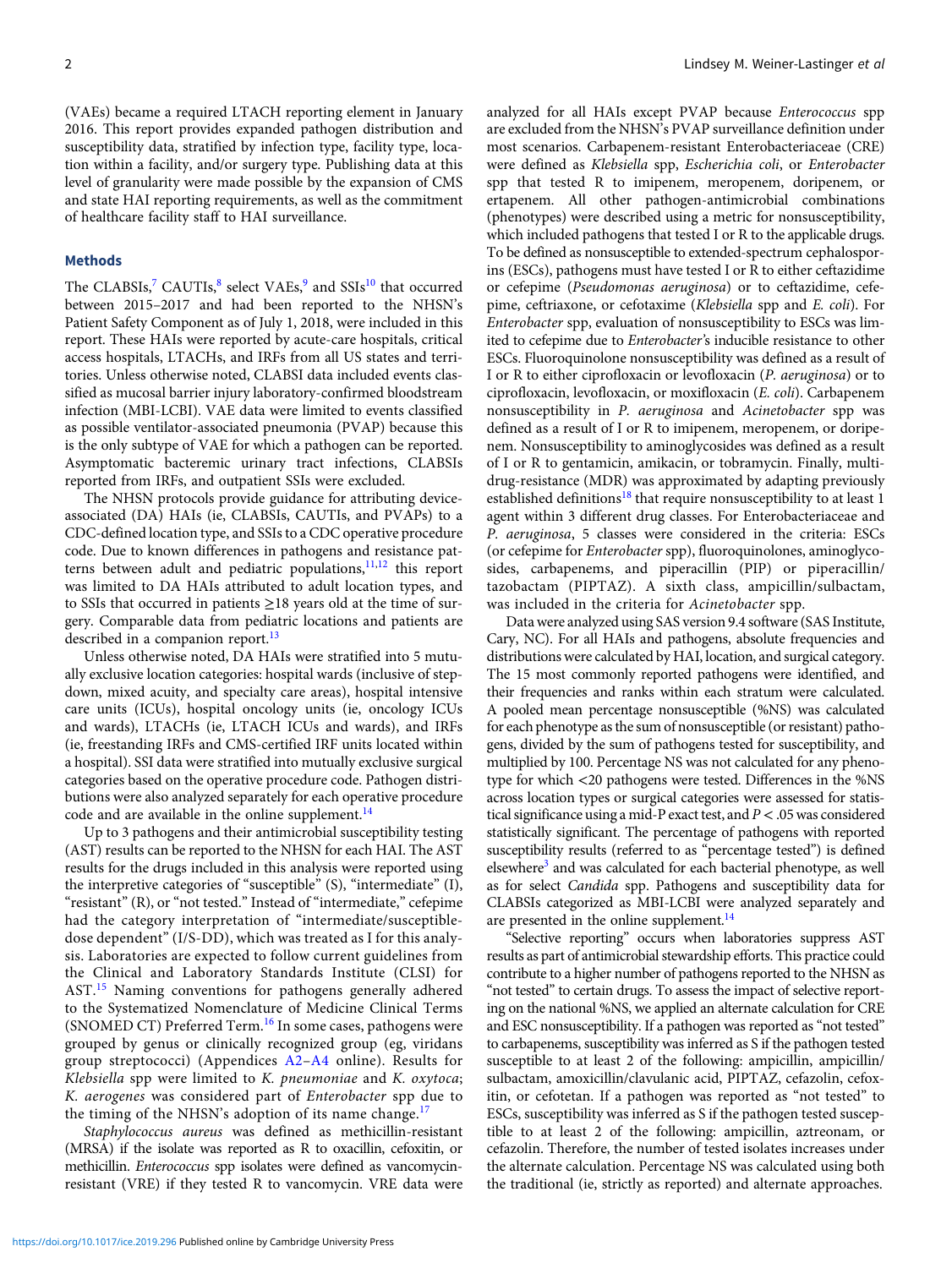Table 1. Characteristics of Facilities Performing Adult Healthcare-Associated Infection (HAI) Surveillance in the National Healthcare Safety Network, 2015–2017

| Characteristic                                      | No. (%) Facilities<br>$(n = 5,626)$ |
|-----------------------------------------------------|-------------------------------------|
| <b>Facility type</b>                                |                                     |
| General acute-care                                  | 3,492(62.1)                         |
| Critical access                                     | 940 (16.7)                          |
| Long-term acute-care                                | 507 (9.0)                           |
| Free-standing inpatient rehabilitation <sup>a</sup> | 332 (5.9)                           |
| Surgical                                            | 131(2.3)                            |
| Children's                                          | 60(1.1)                             |
| Military                                            | 51(0.9)                             |
| Psychiatric                                         | 30(0.5)                             |
| Orthopedic                                          | 27(0.5)                             |
| Oncology                                            | 17(0.3)                             |
| Veterans' Affairs                                   | 14(0.2)                             |
| Women's and children's                              | 13(0.2)                             |
| Women's                                             | 12(0.2)                             |
| <b>Facility bed size</b>                            |                                     |
| $50$                                                | 2,278 (40.5)                        |
| $51 - 200$                                          | 1,999 (35.5)                        |
| $201 - 500$                                         | 1,111(19.7)                         |
| >501                                                | 238(4.2)                            |

aDoes not include inpatient rehabilitation facilities reporting to the NHSN as locations within acute-care hospitals.

Statistical analyses were not performed to test for temporal changes in the %NS; thus, this report does not convey any conclusions regarding changes in resistance over time. Due to differences in the stratification levels, inclusion criteria, and patient populations, the %NS values in this report should not be compared to those published in previous iterations of this report.

#### Results

During 2015–2017, 5,626 healthcare facilities performed surveillance of adult HAIs, and a total of 311,897 HAIs and 356,633 pathogens were reported (Tables 1 and 2). Facilities varied by type and size; 41% had ≤50 beds. SSIs contributed the highest proportion of pathogens (43%) followed by CAUTIs (29%), CLABSIs (25%) and PVAPs (3%). Escherichia coli was the most common pathogen across all HAIs, constituting almost 18% of reported pathogens (Table 3). Staphylococcus aureus (12%) and Klebsiella spp (9%) were the second and third most commonly reported pathogens, respectively.

The highest proportion of CLABSI and CAUTI pathogens were reported from hospital wards, with 9,648 individual wards reporting at least 1 CLABSI pathogen and 11,850 wards reporting at least 1 CAUTI pathogen (Table [4\)](#page-3-0). Most PVAP pathogens (92%) were reported from hospital ICUs.

#### Pathogen distributions

Staphylococcus aureus and coagulase-negative staphylococci were among the most frequently reported CLABSI pathogens Table 2. Frequency of Adult Healthcare-Associated Infection (HAI) Events and Pathogens, by HAI Type, 2015–2017

| HAI Type            | No. (%)<br><b>HAI Events</b><br>$(n = 311,897)$ | No. (%)<br>Pathogens<br>$(n = 356,633)^{a}$ |
|---------------------|-------------------------------------------------|---------------------------------------------|
| SSI <sup>b</sup>    | 132,258 (42.4)                                  | 154,133 (43.2)                              |
| CAUTI               | 92,715 (29.7)                                   | 103,260 (29.0)                              |
| <b>CLABSI</b>       | 78,896 (25.3)                                   | 89,203 (25.0)                               |
| PVAP <sup>b,c</sup> | 8,028(2.6)                                      | 10,037(2.8)                                 |

Note. SSI, surgical site infection; CAUTI, catheter-associated urinary tract infection; CLABSI, central line-associated bloodstream infection; PVAP, possible ventilator-associated pneumonia.

<sup>a</sup>Up to 3 pathogens can be reported for each HAI.

bSSIs and PVAPs can be reported to the NHSN without an associated pathogen. In total, 27,237 (20.6%) SSIs and 43 (0.5%) PVAPs were reported to the NHSN in 2015–2017 without a pathogen.

c PVAP is the only type of ventilator-associated event (VAE) for which a pathogen can be reported.

Table 3. Distribution and Rank Order of the 15 Most Frequently Reported Pathogens Across All Types of Adult Healthcare-Associated Infections (HAIs), 2015–2017

| Pathogen <sup>a</sup>              | No. (%) Pathogens | Rank           |
|------------------------------------|-------------------|----------------|
| Escherichia coli                   | 62,571 (17.5)     | $\mathbf{1}$   |
| Staphylococcus aureus              | 42,132 (11.8)     | $\mathcal{P}$  |
| Selected Klebsiella spp            | 31,530 (8.8)      | 3              |
| Pseudomonas aeruginosa             | 28,513 (8.0)      | $\overline{4}$ |
| Enterococcus faecalis <sup>b</sup> | 28,236 (7.9)      | 5              |
| Coagulase-negative staphylococci   | 24,199 (6.8)      | 6              |
| Enterobacter spp                   | 16,568 (4.6)      | 7              |
| Enterococcus faecium <sup>b</sup>  | 13,687 (3.8)      | 8              |
| Proteus spp                        | 11,463 (3.2)      | 9              |
| Candida albicans <sup>b</sup>      | 11,043(3.1)       | 10             |
| Other Enterococcus sppb,c          | 11,020(3.1)       | 11             |
| Bacteroides spp                    | 8,251(2.3)        | 12             |
| Viridans group streptococci        | 6,575(1.8)        | 13             |
| Other Candida sppb,c               | $6,467$ $(1.8)$   | 14             |
| Candida glabrata <sup>b</sup>      | 5,152(1.4)        | 15             |
| Other <sup>d</sup>                 | 49,226 (13.8)     |                |
| Total                              | 356,633 (100.0)   |                |

Note. Selected Klebsiella spp, K. oxytoca and K. pneumoniae.

<sup>a</sup>The following species were frequently reported to the NHSN but are considered part of a larger pathogen group for this table: Staphylococcus epidermidis (11,482; 47.4% of coagulasenegative staphylococci); Enterobacter cloacae complex group (11,886; 71.7% of Enterobacter spp); Proteus mirabilis (10,662; 93.0% of Proteus spp).

bWhen analyzed on the genus level, *Enterococcus* ranks #2, and *Candida* ranks #7.

<sup>c</sup>The group 'Other Enterococcus spp' combines enterococci identified to the species level, excluding E. faecium and E. faecalis, and enterococci for which the species was not reported. The group 'Other Candida spp' combines Candida identified to the species level, excluding C. albicans and C. glabrata, and Candida for which the species were not reported.  $dA$  complete distribution of all pathogens reported from adult HAIs can be found in the 2015–

2017 Adult Antimicrobial Resistance Report Online Supplement [\(https://www.cdc.gov/nhsn/](https://www.cdc.gov/nhsn/datastat/index.html) [datastat/index.html\)](https://www.cdc.gov/nhsn/datastat/index.html).

from wards, ICUs, and LTACHs (Table [5\)](#page-3-0). However, when grouped at the genus level, Candida spp became the most common CLABSI pathogen in hospital wards and ICUs, making up 25% of ICU pathogens. Enterococcus faecalis made up a higher proportion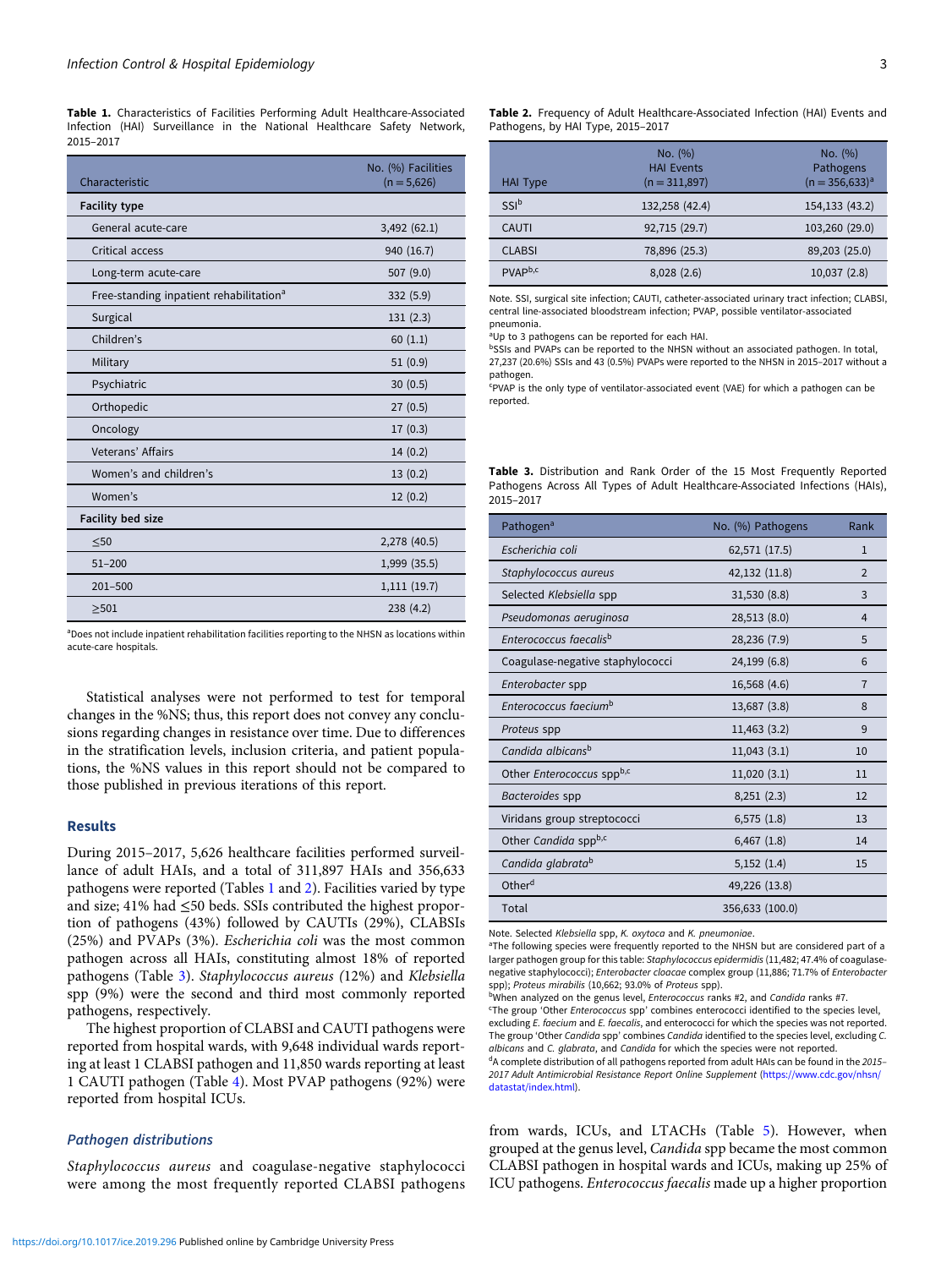<span id="page-3-0"></span>

|  |  |  |  |  |  |  | Table 4. Frequency of Adult Device-Associated Healthcare-Associated Infection (HAI) Pathogens, by HAI and Location Type, <sup>a</sup> 2015-2017 |
|--|--|--|--|--|--|--|-------------------------------------------------------------------------------------------------------------------------------------------------|
|--|--|--|--|--|--|--|-------------------------------------------------------------------------------------------------------------------------------------------------|

|                                | <b>CLABSI</b>       |                                     |                              | <b>CAUTI</b>                         |                              | <b>PVAP</b>                         |  |  |
|--------------------------------|---------------------|-------------------------------------|------------------------------|--------------------------------------|------------------------------|-------------------------------------|--|--|
| Location Type <sup>a</sup>     | No. of<br>Units $c$ | No. (%) Pathogens<br>$(n = 89,203)$ | No. of<br>Units <sup>c</sup> | No. (%) Pathogens<br>$(n = 103,260)$ | No. of<br>Units <sup>c</sup> | No. (%) Pathogens<br>$(n = 10,037)$ |  |  |
| Hospital Wards <sup>a</sup>    | 9,648               | 34,788 (39.0)                       | 11,850                       | 44,790 (43.4)                        | 101                          | 289(2.9)                            |  |  |
| Hospital ICUs                  | 4,179               | 27,396 (30.7)                       | 4,626                        | 40,755 (39.5)                        | 1,728                        | 9,233(92.0)                         |  |  |
| <b>Hospital Oncology Units</b> | 698                 | 16,191 (18.2)                       | 554                          | 2,274(2.2)                           | 9 <sup>d</sup>               | 33(0.3)                             |  |  |
| <b>LTACHS</b>                  | 687                 | 10,828 (12.1)                       | 699                          | 11,366 (11.0)                        | 194                          | 482 (4.8)                           |  |  |
| IRFs <sup>e</sup>              | $\cdots$            | $\cdots$                            | 1,025                        | 4,075(4.0)                           | $\mathbf 0$                  | 0(0.0)                              |  |  |

Note. CLABSI, central line-associated bloodstream infection; CAUTI, catheter-associated urinary tract infection; PVAP, possible ventilator-associated pneumonia; ICUs, intensive care units; LTACHs, long-term acute-care hospitals; IRFs, inpatient rehabilitation facilities.

aLocation types are mutually exclusive. "Hospital wards" includes step-down units, mixed acuity units, and specialty care areas.

bPVAP is the only type of ventilator-associated event (VAE) for which a pathogen can be reported.

c Number of units that reported at least 1 pathogen.

dReported from oncology ICUs only.

e Consists of free-standing IRFs and rehabilitation wards located within hospitals and defined as IRFs per the Centers for Medicare and Medicaid Services (CMS). CLABSI data reported from IRFs were excluded from this report.

| Table 5. Distribution and Rank Order <sup>a</sup> of the 15 Most Frequently Reported Adult Central Line-Associated Bloodstream Infection <sup>b</sup> (CLABSI) Pathogens, by Location |  |  |  |  |  |  |
|---------------------------------------------------------------------------------------------------------------------------------------------------------------------------------------|--|--|--|--|--|--|
| Type <sup>c</sup> , 2015-2017                                                                                                                                                         |  |  |  |  |  |  |

|                                              | Hospital Wards <sup>c</sup> |                | Hospital ICUs <sup>a</sup> |                | <b>Hospital Oncology</b><br><b>Units<sup>a</sup></b> |                | LTACH <sub>sa</sub>  |                |
|----------------------------------------------|-----------------------------|----------------|----------------------------|----------------|------------------------------------------------------|----------------|----------------------|----------------|
| Pathogen                                     | No. (%)<br>Pathogens        | Rank           | No. (%)<br>Pathogens       | Rank           | No. (%)<br>Pathogens                                 | Rank           | No. (%)<br>Pathogens | Rank           |
| Staphylococcus aureus                        | 5,386 (15.5)                | $\mathbf{1}$   | 2,497(9.1)                 | 3              | 1,163(7.2)                                           | 6              | 1,217(11.2)          | 3              |
| Coagulase-negative staphylococci             | 3,792 (10.9)                | $\overline{2}$ | 3,789 (13.8)               | $\mathbf{1}$   | 1,681(10.4)                                          | 2              | 1,277(11.8)          | 2              |
| Selected Klebsiella spp                      | 3,344(9.6)                  | 3              | 1,708(6.2)                 | 8              | 1,441(8.9)                                           | 4              | 1,158(10.7)          | $\overline{4}$ |
| Enterococcus faecalis <sup>d</sup>           | 2,636(7.6)                  | $\overline{4}$ | 2,117(7.7)                 | 5              | 664(4.1)                                             | 8              | 1,314(12.1)          | $\mathbf{1}$   |
| Candida albicans <sup>d</sup>                | 2,469(7.1)                  | 5              | 2,844 (10.4)               | $\overline{2}$ | 216(1.3)                                             | 15             | 642 (5.9)            | $\overline{7}$ |
| Escherichia coli                             | 2,279(6.6)                  | 6              | 1,129(4.1)                 | 9              | $2,667$ (16.5)                                       | $\mathbf{1}$   | 394(3.6)             | 10             |
| Other Candida sppd,e,f                       | 1,876 (5.4)                 | $\overline{7}$ | 2,186(8.0)                 | 4              | 559(3.5)                                             | 9              | 739 (6.8)            | 5              |
| Enterococcus faecium <sup>d</sup>            | 1,673(4.8)                  | 8              | 1,981(7.2)                 | 6              | 1,670(10.3)                                          | 3              | 691 (6.4)            | 6              |
| Candida glabrata <sup>d</sup>                | 1,460(4.2)                  | 9              | 1,836(6.7)                 | $\overline{7}$ | 249(1.5)                                             | 12             | 489 (4.5)            | 9              |
| Enterobacter spp                             | 1,453(4.2)                  | 10             | 1,078(3.9)                 | 10             | 532(3.3)                                             | 10             | 383(3.5)             | 11             |
| Pseudomonas aeruginosa                       | 1,407(4.0)                  | 11             | 1,061(3.9)                 | 11             | 701(4.3)                                             | $\overline{7}$ | 495 (4.6)            | 8              |
| Serratia spp                                 | 678 (1.9)                   | 12             | 588(2.1)                   | 12             | 100(0.6)                                             | 18             | 256(2.4)             | 13             |
| Acinetobacter spp                            | 660 (1.9)                   | 13             | 392 $(1.4)$                | 14             | 66 (0.4)                                             | 22             | 245(2.3)             | 14             |
| Other <i>Enterococcus</i> spp <sup>d,e</sup> | 577(1.7)                    | 14             | 545(2.0)                   | 13             | 339(2.1)                                             | 11             | 257(2.4)             | 12             |
| Viridans group streptococci                  | 430(1.2)                    | 15             | 223(0.8)                   | 19             | 1,386(8.6)                                           | 5              | 33(0.3)              | 22             |
| Other                                        | 4,668 (13.4)                |                | 3,422 (12.5)               |                | 2,757 (17.0)                                         |                | 1,238(11.4)          |                |
| Total                                        | 34,788 (100.0)              |                | 27,396 (100.0)             |                | 16,191 (100.0)                                       |                | 10,828 (100.0)       |                |

Note. ICUs, intensive care units; LTACHs, long-term acute-care hospitals; Selected Klebsiella spp, K. oxytoca and K. pneumoniae.

<sup>a</sup>The 15 most frequently reported pathogens from hospital wards are shown, along with their distribution and rank within the other location types. Some rankings within the other location types are not shown: hospital ICUs #15 (Yeast, not otherwise specified); hospital oncology units #13 (Rothia mucilaginosa), #14 (Bacteroides spp); LTACHs #15 (Proteus spp).

bSupplemental tables are available in the 2015-2017 Adult Antimicrobial Resistance Report Online Supplement that show pathogen rankings separately for mucosal barrier injury laboratoryconfirmed bloodstream infection (MBI-LCBI) and non–MBI-LCBIs ([https://www.cdc.gov/nhsn/datastat/index.html\)](https://www.cdc.gov/nhsn/datastat/index.html).

c Location types are mutually exclusive. "Hospital wards" includes step-down units, mixed acuity units, and specialty care areas.

<sup>d</sup>When analyzed on the genus level, Candida and Enterococcus resulted in the following rankings: Candida: hospital wards (#1), hospital ICUs (#1), hospital oncology units (#7), LTACHs (#2); Enterococcus: hospital wards (#3), hospital ICUs (#2), hospital oncology units (#1), LTACHs (#1).

<sup>e</sup>The group 'Other Enterococcus spp' combines enterococci identified to the species level, excluding E. faecium and E. faecalis, and enterococci for which the species was not reported. The group 'Other Candida spp' combines Candida identified to the species level, excluding C. albicans and C. glabrata, and Candida for which the species was not reported.

<sup>f</sup>Candida parapsilosis was reported with the following frequencies: hospital wards (846); hospital LCUs (810); hospital oncology units (122); LTACHs (446).

of CLABSI pathogens in LTACHs (12%) compared to all other location types. In contrast, E. coli was the most common CLABSI pathogen in oncology units (17%) and was more likely to be reported from those units than non-oncology units (eg, 4% from ICUs and LTACHs). Viridans group streptococci were also reported more frequently in oncology-unit CLABSIs (9%)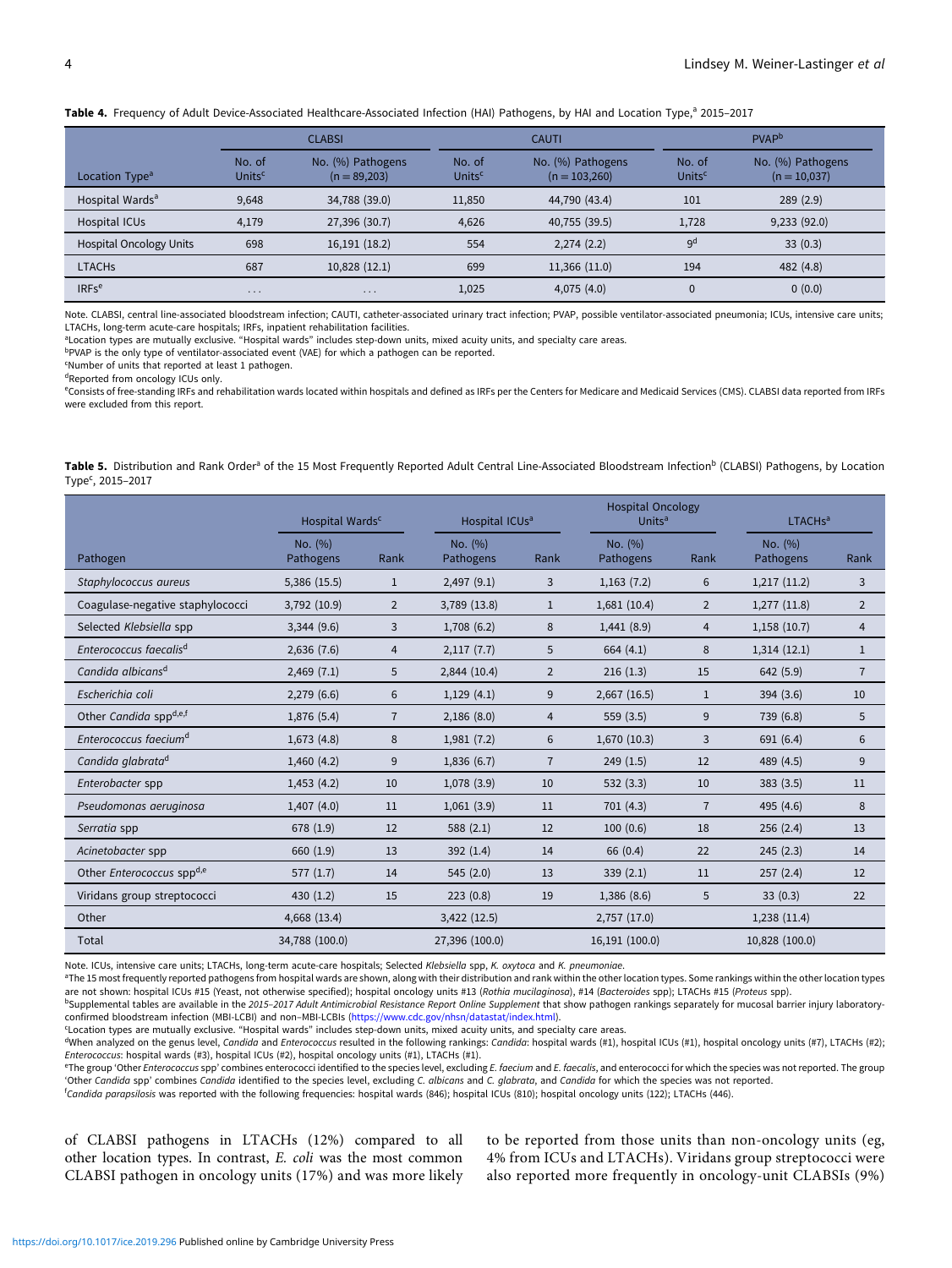Table 6. Distribution and Rank Order<sup>a</sup> of the 15 Most Frequently Reported Adult Catheter-Associated Urinary Tract Infection (CAUTI) Pathogens, by Location Type,<sup>b</sup> 2015–2017

|                                    | Hospital Wards <sup>b</sup><br>and ICUs | <b>Hospital Oncology</b><br>Units <sup>a</sup> |                             | <b>LTACHS</b>  |                      | IRFs <sup>a</sup> |                      |                |
|------------------------------------|-----------------------------------------|------------------------------------------------|-----------------------------|----------------|----------------------|-------------------|----------------------|----------------|
| Pathogen                           | No. (%)<br>Pathogens                    | Rank                                           | No. (%)<br><b>Pathogens</b> | Rank           | No. (%)<br>Pathogens | Rank              | No. (%)<br>Pathogens | Rank           |
| Escherichia coli                   | 29,348 (34.3)                           | $\mathbf{1}$                                   | 653 (28.7)                  | $\mathbf{1}$   | 2,389(21.0)          | 2                 | 1,414 (34.7)         | $\mathbf{1}$   |
| Selected Klebsiella spp            | 12,143 (14.2)                           | $\overline{2}$                                 | 337 (14.8)                  | $\overline{2}$ | 1,882 (16.6)         | 3                 | 704 (17.3)           | $\overline{2}$ |
| Pseudomonas aeruginosa             | 10,982 (12.8)                           | 3                                              | 300 (13.2)                  | 3              | 2,570 (22.6)         | $\mathbf{1}$      | 629 (15.4)           | 3              |
| Enterococcus faecalis <sup>c</sup> | 7,958(9.3)                              | $\overline{4}$                                 | 266(11.7)                   | $\overline{4}$ | 739 (6.5)            | 6                 | 273(6.7)             | $\overline{4}$ |
| Proteus spp                        | 4,756 (5.6)                             | 5                                              | 79 (3.5)                    | 9              | 933 (8.2)            | $\overline{4}$    | 244(6.0)             | 5              |
| Enterobacter spp                   | 4,232(4.9)                              | 6                                              | 111(4.9)                    | 6              | 555 (4.9)            | $\overline{7}$    | 226(5.5)             | 6              |
| Other Enterococcus sppc,d          | 3,420(4.0)                              | $\overline{7}$                                 | 80(3.5)                     | 8              | 249(2.2)             | 8                 | 108(2.7)             | $\overline{7}$ |
| Coagulase-negative staphylococci   | 2,271(2.7)                              | 8                                              | 83 (3.6)                    | $\overline{7}$ | 111(1.0)             | 15                | 85(2.1)              | 8              |
| Enterococcus faecium <sup>c</sup>  | 2,242(2.6)                              | 9                                              | 115(5.1)                    | 5              | 765 (6.7)            | 5                 | 33(0.8)              | 12             |
| Citrobacter spp                    | 1,763(2.1)                              | 10                                             | 48(2.1)                     | 11             | 201(1.8)             | 9                 | 83(2.0)              | 9              |
| Staphylococcus aureus              | 1,757(2.1)                              | 11                                             | 60(2.6)                     | 10             | 166(1.5)             | 11                | 83(2.0)              | 9              |
| Serratia spp                       | 844 (1.0)                               | 12                                             | 23(1.0)                     | 13             | 146(1.3)             | 12                | 45(1.1)              | 11             |
| Morganella spp                     | 777 (0.9)                               | 13                                             | 24(1.1)                     | 12             | 116(1.0)             | 14                | 29(0.7)              | 13             |
| Acinetobacter spp                  | 455 (0.5)                               | 14                                             | 15(0.7)                     | 14             | 174(1.5)             | 10                | 13(0.3)              | 14             |
| Providencia stuartii               | 297(0.3)                                | 15                                             | 2(0.1)                      | 25             | 136(1.2)             | 13                | 9(0.2)               | 16             |
| Other                              | 2,300(2.7)                              |                                                | 78 (3.4)                    |                | 234(2.1)             |                   | 97(2.4)              |                |
| Total                              | 85,545 (100.0)                          |                                                | 2,274 (100.0)               |                | 11,366 (100.0)       |                   | 4,075 (100.0)        |                |

Note. ICUs, intensive care units; LTACHs, long-term acute-care hospitals; IRFs, inpatient rehabilitation facilities; Selected Klebsiella spp, K. oxytoca and K. pneumoniae.

<sup>a</sup>The 15 most frequently reported pathogens from hospital wards and ICUs are shown, along with their distribution and rank within the other location types. Some rankings within the other location types are not shown: hospital oncology units #14 (Stenotrophomonas maltophilia); IRFs #15 (Pseudomonas, not otherwise specified).

bLocation types are mutually exclusive. "Hospital wards" includes step-down units, mixed acuity units, and specialty care areas.

c When analyzed on the genus level, Enterococcus resulted in the following rankings: hospital wards and ICUs (#2), hospital oncology units (#2), LTACHs (#4), IRFs (#4).

<sup>d</sup>The group 'Other Enterococcus spp' combines enterococci identified to the species level, excluding E. faecium and E. faecalis, and enterococci for which the species was not reported.

than non–oncology-unit CLABSIs  $(\leq 1\%)$ . Notably, half of all CLABSIs in oncology units met the definition of an MBI-LCBI (Supplementary Table  $S1$ ).<sup>[14](#page-14-0)</sup>

Escherichia coli, Klebsiella spp, and P. aeruginosa were the 3 most frequently reported CAUTI pathogens for all location types analyzed (Table  $6$ ). Frequencies of E. faecium and E. faecalis as CAUTI pathogens differed by location type, with E. faecium rarely identified in IRFs (1%) and E. faecalis commonly reported by oncology units (12%). Several pathogens appeared among the most frequently reported PVAP pathogens that were not frequently reported from other DA infections, such as Haemophilus influenzae and Stenotrophomonas maltophilia. Staphylococcus aureus, P. aeruginosa, and Klebsiella spp were the 3 most frequently reported PVAP pathogens across all location types (Table [7\)](#page-5-0).

More than half of SSI pathogens (54%) were reported following abdominal surgeries, and 24% were reported following orthopedic surgeries (Table [8](#page-6-0)). The type of SSI varied by surgical category; for example, 58% of abdominal SSI pathogens were identified as organ/space infections, 43% of orthopedic SSI pathogens were deep incisional, and 53% of obstetrical/gynecological (ob/gyn) SSI pathogens were superficial incisional. Staphylococcus aureus was the most commonly reported pathogen for all SSIs overall (18%), and was the most common pathogen for orthopedic, ob/gyn, and cardiac SSIs (Table [9](#page-7-0)). As expected, E. coli was the most commonly identified pathogen in abdominal SSIs, accounting for almost 20% of reported pathogens. Notably, coagulase-negative staphylococci were frequently identified as cardiac and orthopedic SSI pathogens (15% and 13%, respectively).

Most SSIs reported to the NHSN occurred after a procedure with a primarily closed incision; the surgical categories with the highest proportion of non-primarily closed incisions were amputation (12% non-primary closure), colon surgeries (8% nonprimary closure), and exploratory laparotomy (8% non-primary closure). SSI pathogens varied by closure technique, with the non-primarily closed colon SSIs having a higher proportion of Candida spp (7%) compared to SSIs identified from primarily closed procedures (5%) (data not shown).

#### Percentage tested and percentage nonsusceptibility

Most facilities reported AST results across all strata for the following pathogen/drug combinations: S. aureus with oxacillin/ cefoxitin/methicillin, Enterococcus spp with vancomycin, E. coli with fluoroquinolones, and P. aeruginosa with aminoglycosides, fluoroquinolones, and ESCs (Tables [10](#page-8-0)–[15](#page-13-0)). Overall, facilities reported low testing frequencies (<85%) for Klebsiella spp, E. coli, and Enterobacter spp with carbapenems, ESCs, and/or cefepime. Pseudomonas aeruginosa and Acinetobacter spp also had low testing frequencies to carbapenems. Overall, fluconazole susceptibility testing for Candida spp was relatively rare, with Candida parapsilosis having the highest percentage tested at 39% in 2015–2017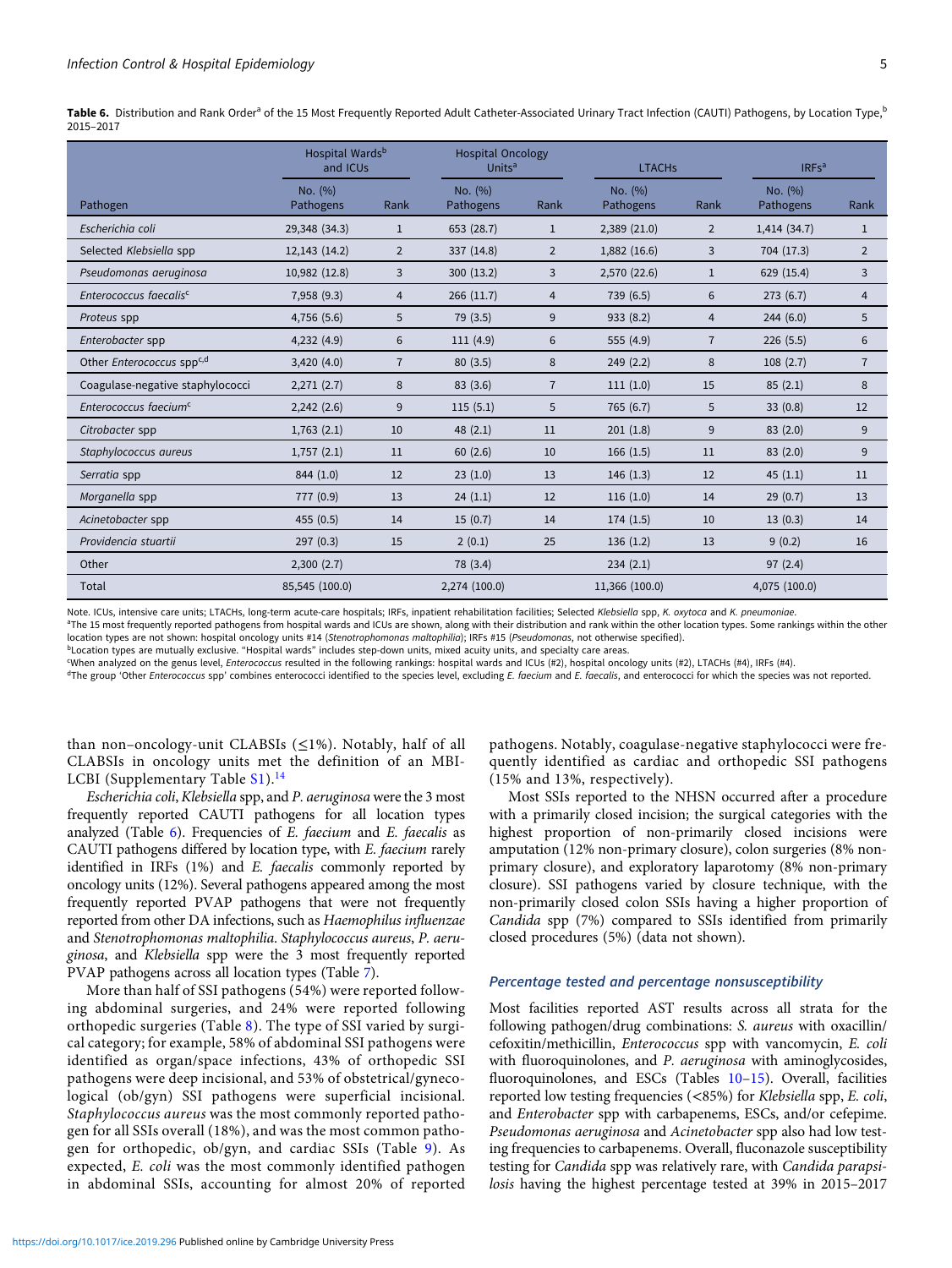<span id="page-5-0"></span>Table 7. Distribution and Rank Order<sup>a</sup> of the 15 Most Frequently Reported Adult Possible Ventilator-Associated Pneumonia<sup>b</sup> (PVAP) Pathogens, by Location Type,<sup>c</sup> 2015-2017

|                                    | Hospital ICUs <sup>d</sup> |                | Hospital Wards <sup>a,c</sup> |                | <b>LTACHs<sup>a</sup></b> |                |  |
|------------------------------------|----------------------------|----------------|-------------------------------|----------------|---------------------------|----------------|--|
| Pathogen                           | No. (%)<br>Pathogens       | Rank           | No. (%)<br>Pathogens          | Rank           | No. (%)<br>Pathogens      | Rank           |  |
| Staphylococcus aureus              | 2,673 (28.8)               | $\mathbf{1}$   | 58 (20.1)                     | $\overline{2}$ | 102(21.2)                 | 2              |  |
| Pseudomonas aeruginosa             | 1,192(12.9)                | $\overline{2}$ | 63 (21.8)                     | $\mathbf{1}$   | 157 (32.6)                | $\mathbf{1}$   |  |
| Selected Klebsiella spp            | 936 (10.1)                 | 3              | 38(13.1)                      | 3              | 50(10.4)                  | 3              |  |
| Enterobacter spp                   | 781 (8.4)                  | $\overline{4}$ | 18(6.2)                       | $\overline{4}$ | 21(4.4)                   | $\overline{7}$ |  |
| Haemophilus influenzae             | 550 (5.9)                  | 5              | 10(3.5)                       | 8              | 1(0.2)                    | 16             |  |
| All Streptococcus spp <sup>e</sup> | 527(5.7)                   | 6              | 6(2.1)                        | 10             | 1(0.2)                    | 16             |  |
| Escherichia coli                   | 520(5.6)                   | $\overline{7}$ | 14(4.8)                       | $\overline{7}$ | 18(3.7)                   | 8              |  |
| Serratia spp                       | 428 (4.6)                  | 8              | 6(2.1)                        | 10             | 24(5.0)                   | 6              |  |
| Stenotrophomonas maltophilia       | 372 (4.0)                  | 9              | 17(5.9)                       | 5              | 25(5.2)                   | 5              |  |
| Acinetobacter spp                  | 294(3.2)                   | 10             | 17(5.9)                       | 5              | 32(6.6)                   | $\overline{4}$ |  |
| Proteus spp                        | 134(1.4)                   | 11             | 7(2.4)                        | 9              | 14(2.9)                   | 9              |  |
| Citrobacter spp                    | 110(1.2)                   | 12             | 6(2.1)                        | 10             | 6(1.2)                    | 10             |  |
| Moraxella catarrhalis              | 71(0.8)                    | 13             | 0(0.0)                        | .              | 4(0.8)                    | 12             |  |
| Morganella spp                     | 32(0.3)                    | 14             | 0(0.0)                        | $\cdots$       | 0(0.0)                    | .              |  |
| Burkholderia cepacia               | 26(0.3)                    | 15             | 0(0.0)                        | .              | 0(0.0)                    | .              |  |
| Haemophilus NOS                    | 26(0.3)                    | 15             | 1(0.3)                        | 19             | 0(0.0)                    | .              |  |
| Other                              | 594 (6.4)                  |                | 28(9.7)                       |                | 27(5.6)                   |                |  |
| Total                              | 9,266 (100.0)              |                | 289 (100.0)                   |                | 482 (100.0)               |                |  |

Note. ICUs, intensive care units; LTACHs, long-term acute-care hospitals; Selected Klebsiella spp, K. oxytoca and K. pneumoniae; NOS, not otherwise specified. <sup>a</sup>The 15 most frequently reported pathogens from hospital ICUs are shown, along with their distribution and rank within the other location types. Some rankings within the other location types are not shown: hospital wards #13 (Providencia stuartii), #14 (Achromobacter NOS and Corynebacterium NOS); LTACHs 3 species tied for rank #13, each was reported twice.

bPVAP is the only type of ventilator-associated event (VAE) for which a pathogen can be reported.

c Location types are mutually exclusive. "Hospital wards" includes step-down units, mixed acuity units, and specialty care areas.

dIncludes oncology ICUs.

<sup>e</sup>The group 'All Streptococcus spp' includes all members of genus Streptococcus, including those not identified to the species level. Streptococcus pneumoniae was frequently reported in hospital ICUs (277, 52.6% of the Streptococcus group).

(Appendix [A1](#page-16-0) online). Given this low testing frequency, a national %NS was not calculated for any Candida spp.

For all phenotypes analyzed except CRE E. coli, the national % NS was statistically significantly higher in DA HAIs compared to SSIs, with the greatest difference appearing among E. faecium resistant to vancomycin (82% resistant in DA HAIs vs 56% resistant in SSIs) (Table [10](#page-8-0)). Among CLABSIs, the %NS for most phenotypes was significantly higher in LTACHs and ICUs compared to wards (Table [11\)](#page-9-0). Several phenotypes had a substantially higher prevalence of nonsusceptibility in LTACHs than hospital wards: MRSA, Klebsiella spp nonsusceptibility to ESCs, CRE Klebsiella spp and Enterobacter spp, all MDR phenotypes, P. aeruginosa nonsusceptibility to aminoglycosides and PIP/PIPTAZ, and Acinetobacter spp nonsusceptibility to carbapenems. Significant differences in the CLABSI %NS were also observed between oncology units and hospital wards. Klebsiella spp, Acinetobacter spp, and some P. aeruginosa phenotypes identified in oncology units had a lower %NS than those in hospital wards, whereas E. coli nonsusceptibility to fluoroquinolones was significantly higher in oncology units (65% vs 47%). Within oncology units, MBI-LCBIs had a higher %NS for all pathogens analyzed compared to non–MBI-LCBIs, several of which were statistically significantly different. For example, the percentage of E. coli displaying

nonsusceptibility to fluoroquinolones was 71% among MBI-LCBIs, compared with 44% in non–MBI-LCBIs (Supplementary Table  $S5$ ).<sup>[14](#page-14-0)</sup>

Among CAUTIs, LTACHs had a significantly higher %NS than hospital wards for all pathogens (Table [12\)](#page-10-0). For example, 23% of Klebsiella spp were CRE in LTACHs, compared with 7% in wards. Hospital ICUs had a lower %NS than hospital wards for all Klebsiella spp and E. coli phenotypes among CAUTIs. There was almost no difference in the %NS between CAUTIs in oncology units and those in hospital wards, but E. coli nonsusceptibility to fluoroquinolones was an exception. Among PVAPs, Klebsiella spp and P. aeruginosa pathogens had a lower %NS in hospital ICUs compared with hospital wards, most of which were statistically significantly different (Table [13\)](#page-11-0). In addition, a lower proportion of S. aureus was identified as MRSA among PVAPs from ICUs (37%), compared with CLABSIs (50%) and CAUTIs (41%) from the same setting.

For SSIs following abdominal surgeries, the %NS varied by wound closure technique, with all pathogens showing a higher %NS among non-primarily closed procedures compared to primarily closed procedures (Table [14](#page-12-0)). The percentage of P. aeruginosa with nonsusceptibility to ESCs was 22% among non-primarily closed abdominal procedures, compared to 12%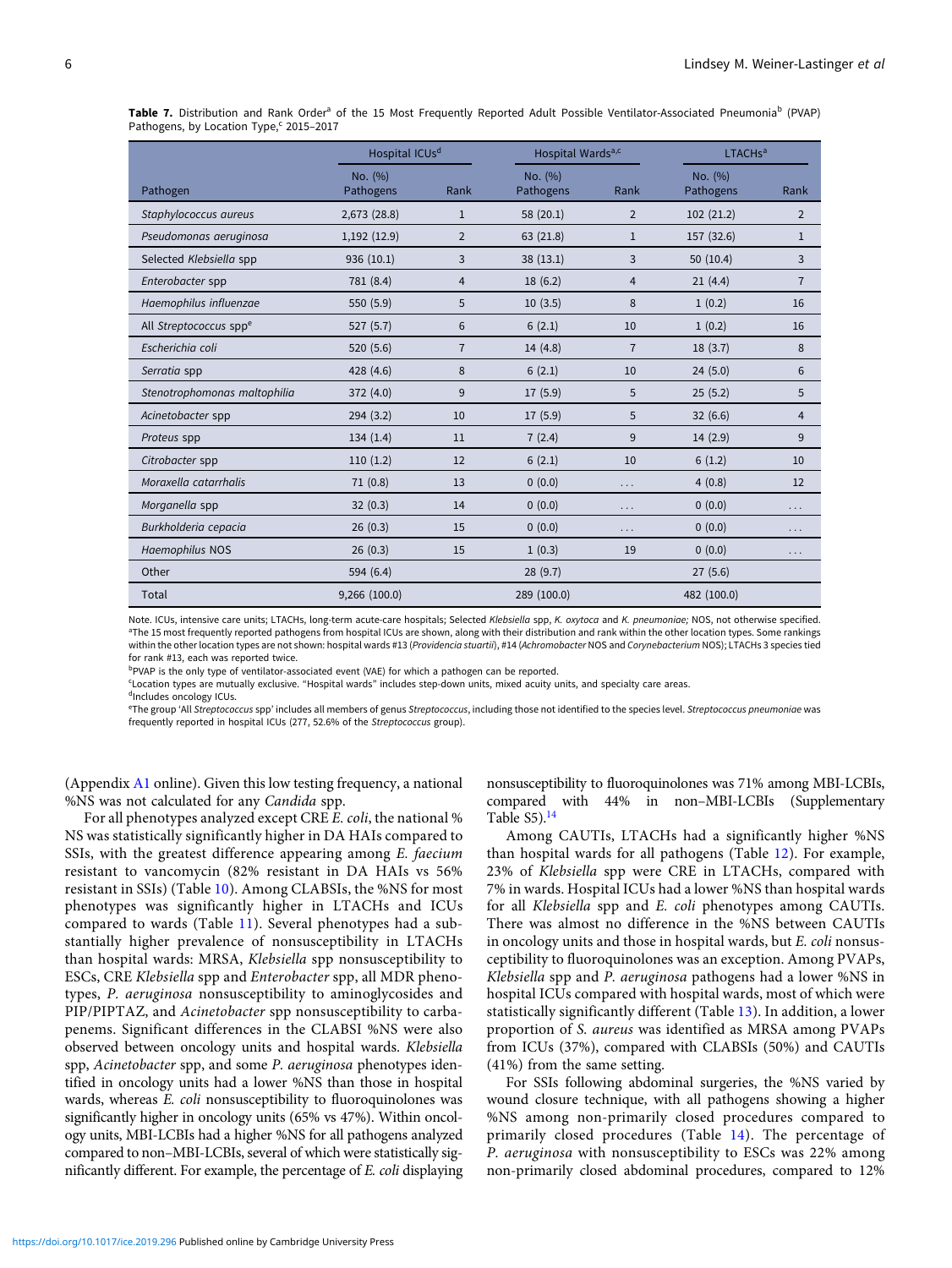<span id="page-6-0"></span>

|  |  |  |  | Table 8. Frequency and Types of Adult Surgical Site Infection (SSI) Pathogens, by Surgical Category, 2015-2017 |  |  |
|--|--|--|--|----------------------------------------------------------------------------------------------------------------|--|--|
|--|--|--|--|----------------------------------------------------------------------------------------------------------------|--|--|

|                            |                        | No. of Pathogens (Row %)       |               | All SSI Types,<br>No. of Pathogens |  |  |  |
|----------------------------|------------------------|--------------------------------|---------------|------------------------------------|--|--|--|
| <b>Surgical Category</b>   | Superficial Incisional | Deep Incisional<br>Organ/Space |               |                                    |  |  |  |
| Abdominal <sup>a</sup>     | 25,120 (30.2)          | 9,637(11.6)                    | 48,540 (58.3) | 83,297 (54.0)                      |  |  |  |
| Orthopedic <sup>b</sup>    | 9,798(27.1)            | 15,362 (42.5)                  | 10,987 (30.4) | 36,147 (23.5)                      |  |  |  |
| Ob/Gyn <sup>c</sup>        | 10,851 (53.3)          | 2,616(12.9)                    | 6,878 (33.8)  | 20,345 (13.2)                      |  |  |  |
| Cardiac <sup>d</sup>       | 3,907 (45.2)           | 2,588 (29.9)                   | 2,152(24.9)   | 8,647(5.6)                         |  |  |  |
| Vascular <sup>e</sup>      | 1,003(48.7)            | 873 (42.4)                     | 182 (8.8)     | 2,058(1.3)                         |  |  |  |
| Neurosurgical <sup>†</sup> | 245 (13.9)             | 398 (22.6)                     | 1,118(63.5)   | 1,761(1.1)                         |  |  |  |
| Breast surgery             | 285 (29.9)             | 438 (46.0)                     | 229(24.1)     | 952(0.6)                           |  |  |  |
| Kidney <sup>g</sup>        | 223(43.2)              | 50 $(9.7)$                     | 243(47.1)     | 516(0.3)                           |  |  |  |
| Neck <sup>h</sup>          | 104(32.6)              | 198(62.1)                      | 17(5.3)       | 319(0.2)                           |  |  |  |
| Prostate surgery           | 25(27.5)               | 5(5.5)                         | 61(67.0)      | 91(0.1)                            |  |  |  |
| Total                      | 51,561 (33.5)          | 32,165 (20.9)                  | 70,407 (45.7) | 154,133 (100.0)                    |  |  |  |

Note. Ob/Gyn, obstetrical and gynecological.

a Appendix surgery, bile duct, liver, or pancreatic surgery, liver transplant, gallbladder surgery, colon surgery, gastric surgery, herniorrhaphy, small bowel surgery, spleen surgery, exploratory laparotomy, and rectal surgery.

bOpen reduction of fracture, hip prosthesis, knee prosthesis, limb amputation, spinal fusion/refusion, and laminectomy.

<sup>c</sup>Cesarean section, abdominal hysterectomy, ovarian surgery, and vaginal hysterectomy.

dCardiac surgery, heart transplant, coronary artery bypass graft with chest incision with or without donor incision, pacemaker surgery, and thoracic surgery. e Abdominal aortic aneurysm repair, shunt for dialysis, carotid endarterectomy, and peripheral vascular bypass surgery.

f Craniotomy and ventricular shunt.

<sup>g</sup>Kidney surgery and kidney transplant.

hNeck surgery, and thyroid and/or parathyroid surgery.

among those primarily closed. In general, when compared to the abdominal surgical category, SSIs following ob/gyn surgeries had a significantly lower %NS for all phenotypes, particularly E. coli nonsusceptibility to fluoroquinolones (19% vs 35%), MRSA (39% vs 56%), and VRE E. faecium (36% vs 54%) (Table [15\)](#page-13-0). SSIs following orthopedic surgeries also had a lower %NS than SSIs from abdominal surgeries for most phenotypes. However, the percentage of E. faecium resistant to vancomycin was significantly higher in SSIs following orthopedic surgeries (78%) and cardiac surgeries (79%) compared to abdominal surgeries (54%).

Less than 75% of Klebsiella spp, E. coli, and Enterobacter spp combined from DA HAIs were reported with AST results for carbapenems, and <85% were reported with results for ESCs (Table [16](#page-14-0)). Inferring susceptibilities for those pathogens reported as "not tested" increased the overall percentage tested to 90% for carbapenems and ESCs, which resulted in minimal decreases in the corresponding %NS.

### **Discussion**

Due to HAI reporting requirements driven by state mandates and the CMS QRPs, the HAI data reported to the NHSN and included in this report provide a comprehensive national picture of the most common pathogens implicated in HAIs, as well as the percentage of pathogens displaying nonsusceptibility to selected antimicrobials. This report expands upon the NHSN's prior reports by providing national %NS values stratified by facility type, location type, and surgical category, and is the first report to publish frequent pathogens and/or resistance profiles in MBI-LCBIs, PVAPs, and SSIs following procedures with a non-primary closure technique.

This report provides an unprecedented level of detail about the national epidemiology of pathogens and important resistance phenotypes across the healthcare spectrum.

More than 5,000 healthcare facilities conducted surveillance of adult HAIs between 2015 and 2017; almost 80% had <200 beds. In 2015, the CMS QRP requirements for CLABSI and CAUTI surveillance in acute-care hospitals expanded to include infections from medical, surgical, and medical/surgical wards, in addition to the previously required ICU locations. This resulted in a substantial increase in the proportion of CLABSI and CAUTI pathogens reported from ward locations compared to the NHSN's previous report.<sup>[3](#page-14-0)</sup> In addition, the 2016 expansion of CMS QRP requirements to include LTACH reporting of VAEs allowed us to assess differences in PVAP pathogens and resistance profiles across facility types.

In general, the pathogens associated with DA HAIs varied by location. Similar to previous studies, oncology units in particular had a different pathogen distribution than hospital ICUs and wards.<sup>[19](#page-15-0)</sup> Escherichia coli and viridans group streptococci were common CLABSI pathogens in oncology units. These pathogens are included in the MBI-LCBI definition, which is used to identify a subset of BSIs that are often the result of mucosal barrier injury from cytotoxic chemotherapy, rather than the result of a contaminated central line.

A lower %NS was seen for several CLABSI pathogens in oncology units compared to hospital ICUs and wards. Although the reason for this difference is not known, it may be related to differences in underlying illnesses and antimicrobial exposures between patients in oncology and non-oncology units. The high prevalence of E. coli nonsusceptibility to fluoroquinolones in oncology units,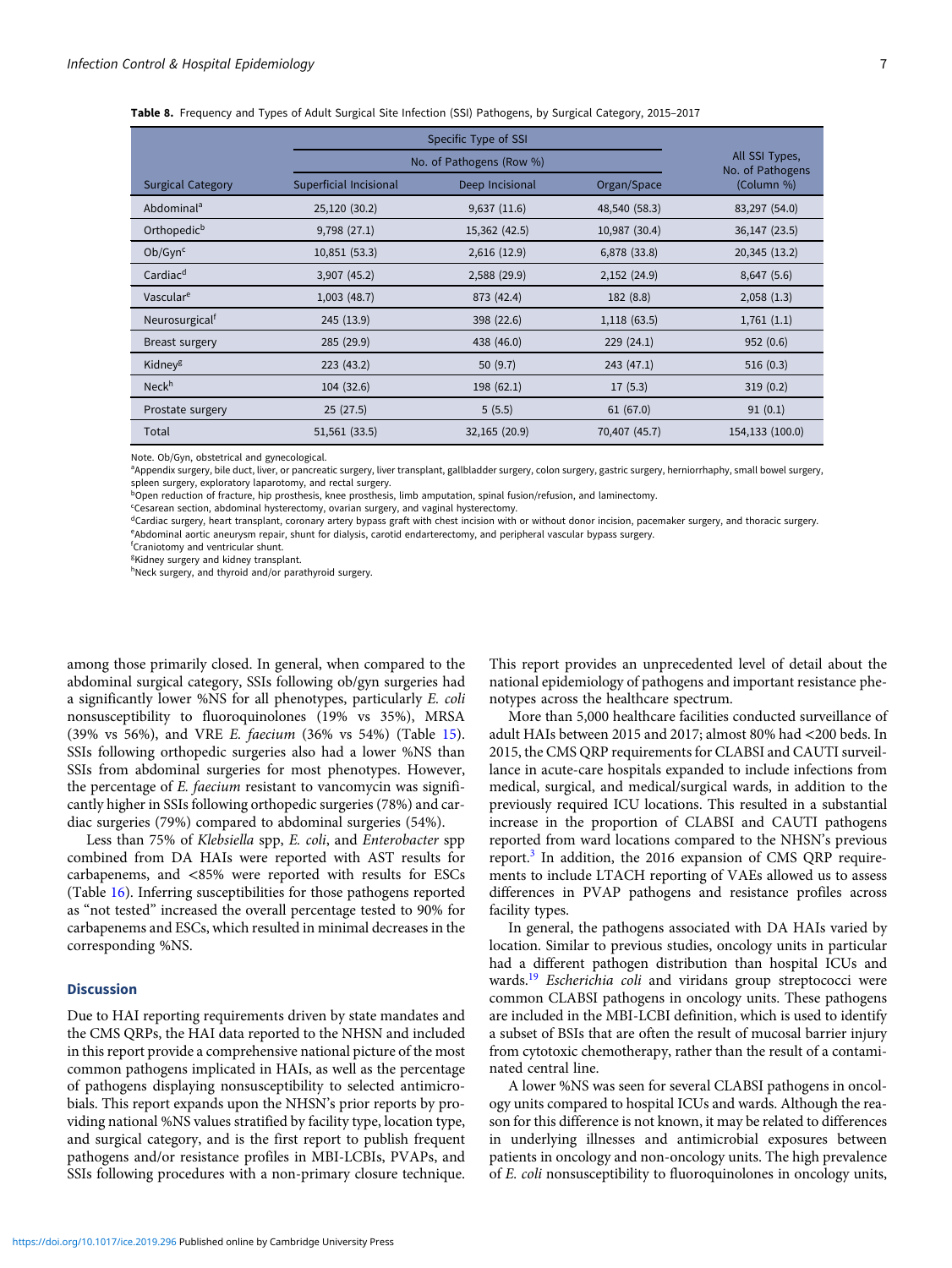<span id="page-7-0"></span>Table 9. Distribution and Rank Order of the 15 Most Frequently Reported Adult Surgical Site Infection (SSI) Pathogens, by Surgical Category,<sup>a</sup> 2015-2017

|                      |                | Abdominal <sup>c</sup>         | Orthopedic <sup>d</sup> | Ob/Gyn <sup>e</sup>  | Cardiac <sup>t</sup> |
|----------------------|----------------|--------------------------------|-------------------------|----------------------|----------------------|
| No. (%)<br>Pathogens | Rank           | No. (%)<br>Pathogens           | No. (%)<br>Pathogens    | No. (%)<br>Pathogens | No. (%)<br>Pathogens |
| 26,970 (17.5)        | $\mathbf{1}$   | 6,193(7.4)                     | 13,968 (38.6)           | 3,092(15.2)          | 2,331 (27.0)         |
| 21,746 (14.1)        | $\overline{2}$ | 16,378 (19.7)                  | 1,737(4.8)              | 2,778 (13.7)         | 478 (5.5)            |
| 12,267 (8.0)         | 3              | 8,053(9.7)                     | 1,779(4.9)              | 1,862(9.2)           | 281(3.2)             |
| 11,106(7.2)          | 4              | 2,980(3.6)                     | 4,693 (13.0)            | 1,476(7.3)           | 1,288 (14.9)         |
| 8,956 (5.8)          | 5              | 4,787(5.7)                     | 2,184(6.0)              | 907(4.5)             | 658 (7.6)            |
| 7,789(5.1)           | 6              | 4,894 (5.9)                    | 1,167(3.2)              | 917(4.5)             | 518(6.0)             |
| 7,321(4.7)           | $\overline{7}$ | 5,968 (7.2)                    | 150(0.4)                | 1,100(5.4)           | 38(0.4)              |
| 7,178 (4.7)          | 8              | 3,691(4.4)                     | 1,797(5.0)              | 793 (3.9)            | 538 (6.2)            |
| $5,444$ $(3.5)$      | 9              | 4,279(5.1)                     | 491(1.4)                | 503(2.5)             | 85(1.0)              |
| 4,847(3.1)           | 10             | 4,131(5.0)                     | 259(0.7)                | 216(1.1)             | 142 (1.6)            |
| 4,515(2.9)           | 11             | 3,942(4.7)                     | 324(0.9)                | 139(0.7)             | 53 $(0.6)$           |
| 4,357 (2.8)          | 12             | 1,542(1.9)                     | 1,356(3.8)              | 888 (4.4)            | 400 (4.6)            |
| 4,267(2.8)           | 13             | 3,112(3.7)                     | 323(0.9)                | 601(3.0)             | 101(1.2)             |
| 2,099(1.4)           | 14             | 1,395(1.7)                     | 249(0.7)                | 275(1.4)             | 105(1.2)             |
| 1,904(1.2)           | 15             | 357(0.4)                       | 649 (1.8)               | 230(1.1)             | 475 (5.5)            |
| 23,367 (15.2)        |                | 11,595 (13.9)                  | 5,021(13.9)             | 4,568 (22.5)         | 1,156 (13.4)         |
| 154,133 (100.0)      |                | 83,297 (100.0)                 | 36,147 (100.0)          | 20,345 (100.0)       | 8,647 (100.0)        |
|                      |                | All Surgery Types <sup>b</sup> |                         |                      |                      |

Note. Ob/Gyn, obstetrical and gynecological; Selected Klebsiella spp, K. oxytoca and K. pneumoniae.

aThe 4 most frequently reported surgical categories by pathogen volume are shown. Supplemental tables are available in the 2015-2017 Adult Antimicrobial Resistance Report Online Supplement that show pathogen rankings separately for each NHSN operative procedure code [\(https://www.cdc.gov/nhsn/datastat/index.html\)](https://www.cdc.gov/nhsn/datastat/index.html).

<sup>b</sup>Consists of all NHSN operative procedure codes and is not limited to the 4 surgical categories shown.

c Appendix surgery, bile duct, liver, or pancreatic surgery, liver transplant, gallbladder surgery, colon surgery, gastric surgery, herniorrhaphy, small bowel surgery, spleen surgery, exploratory laparotomy, and rectal surgery.

<sup>d</sup>Open reduction of fracture, hip prosthesis, knee prosthesis, limb amputation, spinal fusion/refusion, and laminectomy.

<sup>e</sup>Cesarean section, abdominal hysterectomy, ovarian surgery, and vaginal hysterectomy.

f Cardiac surgery, heart transplant, coronary artery bypass graft with chest incision with or without donor incision, pacemaker surgery, and thoracic surgery.

BWhen analyzed on the genus level for all surgery types, Enterococcus ranks #2 and Candida ranks #9.

hThe group 'Other Enterococcus spp' combines enterococci identified to the species level, excluding E. faecium and E. faecalis, and enterococci for which the species was not reported.

and particularly in MBI-LCBIs within oncology units, is likely the result of widespread use of fluoroquinolone prophylaxis in this population.

Enterococcus spp have historically been reported as the most common resistant organism isolated from LTACH patients. $20,21$ The results of our analysis were consistent with those of earlier publications: Enterococcus spp represented the most common LTACH CLABSI pathogen. LTACHs consistently had a higher %NS for most phenotypes compared with other settings. This heightened antimicrobial resistance in LTACHs is well established and has been attributed to the longer patient length of stay, the acuity of patients, patient exposure to hospital ICUs and antimicrobials prior to their LTACH admission, and challenges in the implementation of infection control practices in LTACHs.<sup>[22,23](#page-15-0)</sup> Transmission of resistant organisms in these settings can contribute to an increase in the overall regional prevalence of these organisms due to frequent patient transfers. A coordinated approach across healthcare facilities connected by patient sharing has the greatest potential to reduce the spread of resistant infections in the region.<sup>[24](#page-15-0)</sup>

SSI pathogens varied by surgical category and procedure closure technique. The high frequency of S. aureus and coagulasenegative staphylococci reported from orthopedic and cardiac SSIs could be partially related to the use of implants, such as orthopedic implants, during these procedures. $25$  The differences between primarily closed and non-primarily closed abdominal procedures may reflect differences in the underlying pathophysiology that might lead a surgeon to choose one closure technique over another. In addition, patients with a non-primarily closed incision might be more likely to receive antimicrobial treatment for existing infections and/or prolonged prophylaxis prior to the procedure, both of which could contribute to an increase in yeast growth and a higher likelihood for the development of antimicrobial resistance. Pathogen susceptibility varied by surgical category, with ob/gyn procedures having a lower %NS for all phenotypes compared to general abdominal procedures. It is possible that more ob/gyn procedures are elective compared to other abdominal procedures, and patients undergoing ob/gyn procedures may be generally younger and healthier than those receiving nonelective abdominal surgeries.

Consistent with earlier reports, this analysis found a higher %NS in DA HAIs compared to SSIs. Patients with a CLABSI, CAUTI, or PVAP have often been admitted to an inpatient unit for several days prior to the infection, and therefore pathogens contributing to these infections are more likely to have been acquired during a patient's hospitalization, when patients are exposed to antimicrobials and where there is significant transmission pressure for resistant organisms. Alternatively, SSIs are often caused by bacterial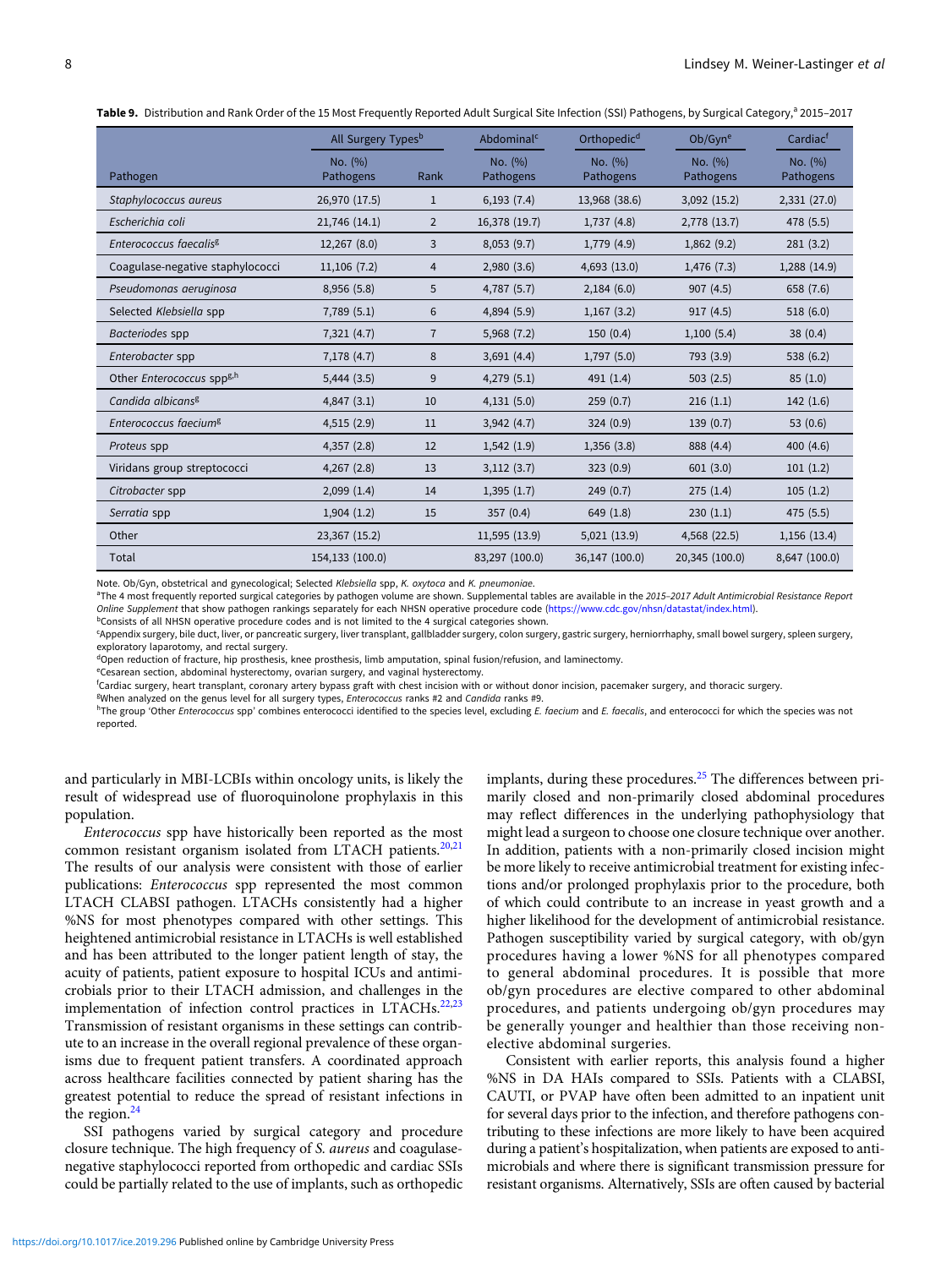<span id="page-8-0"></span>Table 10. Percentage of Pathogens Reported from Adult Healthcare-Associated Infections (HAIs) in Acute-Care Hospitals<sup>a</sup> that Tested Nonsusceptible<sup>b</sup> (NS) to Selected Antimicrobial Agents, by Infection Category, 2015–2017

|                              |              | Device-Associated HAIs <sup>c</sup> |                     |              | <b>Surgical Site Infections</b> |       |
|------------------------------|--------------|-------------------------------------|---------------------|--------------|---------------------------------|-------|
| Pathogen, Antimicrobial      | No. Reported | % Tested                            | $%$ NS <sup>b</sup> | No. Reported | % Tested                        | % NSb |
| Staphylococcus aureus        | 13,594       |                                     |                     | 26,970       |                                 |       |
| OX/CEFOX/METH (MRSA)         |              | 92.3                                | 48.4*               |              | 94.2                            | 41.9  |
| <b>Enterococcus faecium</b>  | 7,682        |                                     |                     | 4,515        |                                 |       |
| Vancomycin (VRE)             |              | 95.1                                | $82.1*$             |              | 95.9                            | 55.6  |
| <b>Enterococcus faecalis</b> | 13,643       |                                     |                     | 12,267       |                                 |       |
| Vancomycin (VRE)             |              | 92.9                                | $7.2*$              |              | 92.7                            | 3.4   |
| Selected Klebsiella spp      | 19,947       |                                     |                     | 7,789        |                                 |       |
| <b>ESCs</b>                  |              | 84.7                                | $21.1*$             |              | 81.9                            | 13.7  |
| Carbapenems (CRE)            |              | 74.7                                | $6.9*$              |              | 72.6                            | 3.1   |
| <b>MDR</b>                   |              | 93.2                                | $13.2*$             |              | 93.2                            | 6.3   |
| Escherichia coli             | 36,610       |                                     |                     | 21,746       |                                 |       |
| <b>ESCs</b>                  |              | 84.3                                | $20.5*$             |              | 81.8                            | 18.2  |
| Carbapenems (CRE)            |              | 73.8                                | 0.7                 |              | 73.4                            | 0.6   |
| FQs                          |              | 95.8                                | $37.8*$             |              | 94.4                            | 32.1  |
| <b>MDR</b>                   |              | 93.2                                | $9.7*$              |              | 92.7                            | 7.4   |
| Enterobacter spp             | 8,205        |                                     |                     | 7,178        |                                 |       |
| Cefepime                     |              | 74.6                                | $11.4*$             |              | 70.4                            | 5.5   |
| Carbapenems (CRE)            |              | 77.4                                | $6.2*$              |              | 74.7                            | 3.7   |
| MDR-2                        |              | 92.2                                | $6.5*$              |              | 92.5                            | 1.9   |
| Pseudomonas aeruginosa       | 15,706       |                                     |                     | 8,956        |                                 |       |
| <b>AMINOs</b>                |              | 96.9                                | $14.4*$             |              | 96.3                            | 5.8   |
| ESCs-2                       |              | 95.8                                | $20.3*$             |              | 95.0                            | 10.2  |
| FQ <sub>s</sub> -2           |              | 95.8                                | $26.2*$             |              | 95.5                            | 11.0  |
| Carbapenems-2                |              | 81.3                                | $20.7*$             |              | 77.8                            | 9.1   |
| PIP/PIPTAZ                   |              | 89.6                                | $15.0*$             |              | 89.6                            | 7.7   |
| MDR-3                        |              | 96.9                                | $14.2*$             |              | 96.3                            | 4.5   |
| Acinetobacter spp            | 1,899        |                                     |                     | 625          |                                 |       |
| Carbapenems-2                |              | 79.1                                | $43.2*$             |              | 77.0                            | 26.6  |
| MDR-4                        |              | 95.1                                | $43.1*$             |              | 94.1                            | 26.5  |

Note. Selected Klebsiella spp, K. oxytoca and K. pneumoniae; OX/CEFOX/METH, oxacillin, cefoxitin, or methicillin; MRSA, methicillin-resistant Staphylococcus aureus; VRE, vancomycin-resistant Enterococcus; ESCs, extended-spectrum cephalosporins (cefepime, cefotaxime, ceftazidime, or ceftriaxone); CRE, carbapenem-resistant Enterobacteriaceae (imipenem, meropenem, doripenem, or ertapenem); MDR, multidrug-resistant (NS to 1 drug in at least 3 of the following classes: ESCs, FQs, AMINOs, carbapenems (R only), PIPTAZ); MDR-2, multidrug-resistant (NS to 1 drug in at least 3 of the following classes: cefepime, FQs, AMINOs, carbapenems (R only), PIPTAZ); FQs, fluoroquinolones (ciprofloxacin, levofloxacin, or moxifloxacin); AMINOs, aminoglycosides (amikacin, gentamicin, or tobramycin); ESCs-2, extended-spectrum cephalosporins (cefepime or ceftazidime); FQs-2, fluoroquinolones (ciprofloxacin or levofloxacin); PIP, piperacillin; PIPTAZ, piperacillin/tazobactam; Carbapenems-2, imipenem, meropenem, or doripenem; MDR-3, multidrug-resistant (NS to 1 drug in at least 3 of the following classes: ESCs-2, FQs-2, AMINOs, carbapenems-2, PIP/PIPTAZ); MDR-4, multidrug-resistant (NS to 1 drug in at least 3 of the following classes: ESCs-2, FQs-2, AMINOs, carbapenems-2, PIP/PIPTAZ, ampicillin/sulbactam). \*Statistically significantly different than %NS in surgical site infections;  $P < .05$ .

aLong-term acute-care hospitals (LTACHs) and inpatient rehabilitation facilities (IRFs) are excluded from this table.

bMRSA, VRE, and CRE data are presented as %R (ie, includes only those pathogens that tested resistant). All other phenotypes are shown as %NS (ie, includes pathogens that tested intermediate or resistant).

c Consists of central line-associated bloodstream infections (CLABSIs), catheter-associated urinary tract infections (CAUTIs), and possible ventilator-associated pneumonias (PVAPs).

contamination from the patient's endogenous skin flora,<sup>26</sup> and thus may be less likely to show nonsusceptibility to antimicrobials.

Statistically significant differences existed in the %NS between hospital wards and ICUs, with ICUs tending to have a higher %NS for CLABSI pathogens and a lower %NS for CAUTI pathogens. Previous studies reported higher resistance percentages in ICUs, noting several contributing factors such as the severity of patient illness and the common use of prophylactic antimicrobials in ICUs.[27](#page-15-0)–[29](#page-15-0) However, among CAUTIs, the %NS values were higher in wards than ICUs. This could reflect differences in the frequency and duration of urinary catheter use in these settings. In the past few years, reductions in device utilization have been greater on wards than ICUs $30$ ; the remaining ward patients with catheters might represent patients who are more likely to have long-term catheters that are challenging to discontinue, and thus could be more likely to have infections with resistant organisms.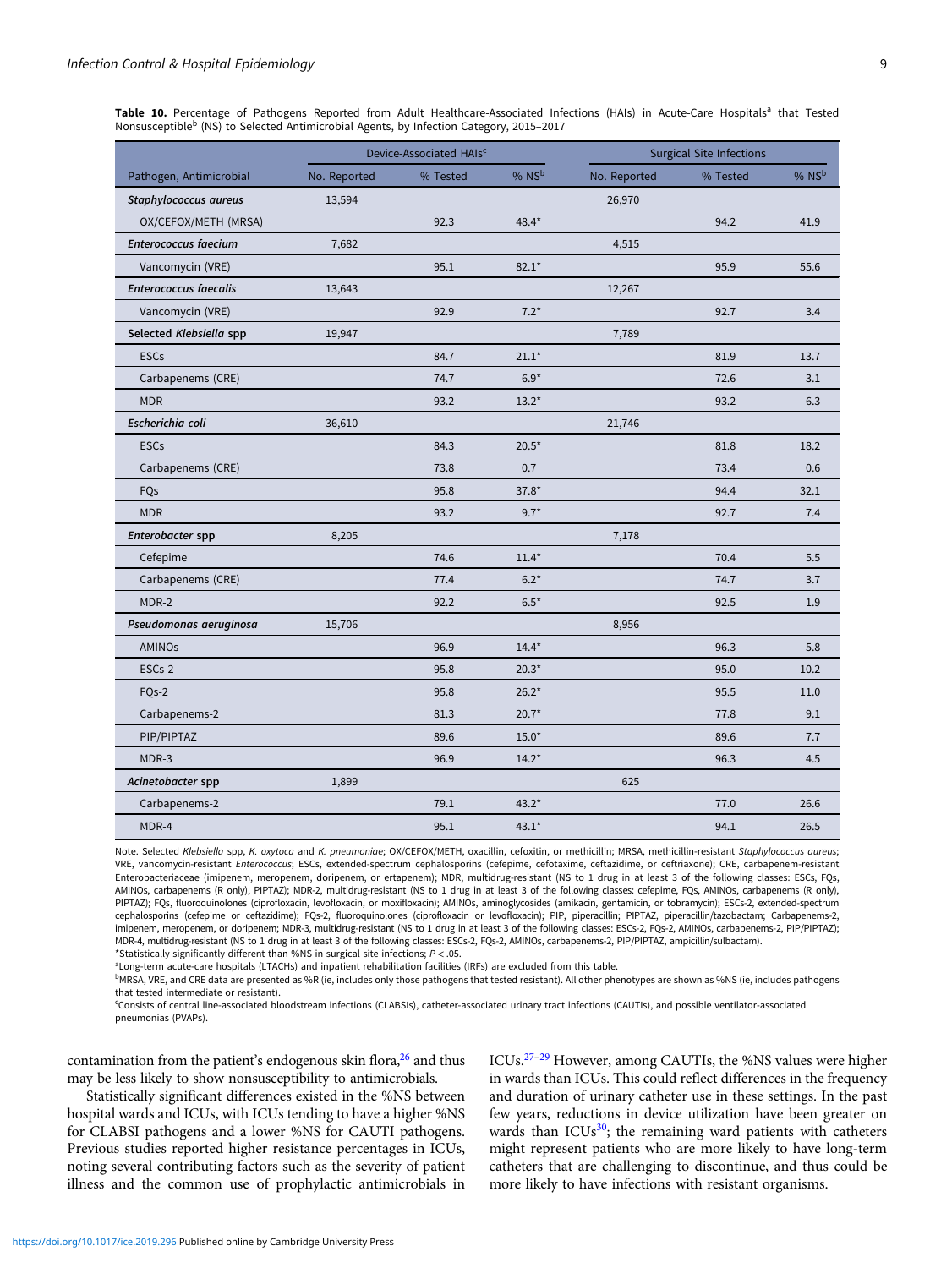<span id="page-9-0"></span>Table 11. Percentage of Pathogens Reported from Adult Central Line-Associated Bloodstream Infections<sup>a</sup> (CLABSIs) that Tested Nonsusceptible<sup>b</sup> (NS) to Selected Antimicrobial Agents, by Location Type,<sup>c</sup> 2015-2017

|                              |                 | Hospital Wards <sup>c</sup>    |                                  |                 | <b>Hospital ICUs</b> |                         |                 | <b>Hospital Oncology Units</b> |                         |                 | <b>LTACHs</b>      |                         |
|------------------------------|-----------------|--------------------------------|----------------------------------|-----------------|----------------------|-------------------------|-----------------|--------------------------------|-------------------------|-----------------|--------------------|-------------------------|
| Pathogen, Antimicrobial      | No.<br>Reported | $\frac{9}{6}$<br><b>Tested</b> | $\frac{9}{6}$<br>NS <sup>b</sup> | No.<br>Reported | %<br><b>Tested</b>   | $\%$<br>NS <sup>b</sup> | No.<br>Reported | $\%$<br><b>Tested</b>          | $\%$<br>NS <sup>b</sup> | No.<br>Reported | %<br><b>Tested</b> | $\%$<br>NS <sup>b</sup> |
| Staphylococcus aureus        | 5,386           |                                |                                  | 2,497           |                      |                         | 1,163           |                                |                         | 1,217           |                    |                         |
| OX/CEFOX/METH<br>(MRSA)      |                 | 91.0                           | 53.8                             |                 | 90.7                 | $50.0*$                 |                 | 91.2                           | 45.8*                   |                 | 96.5               | $77.6*$                 |
| <b>Enterococcus faecium</b>  | 1,673           |                                |                                  | 1,981           |                      |                         | 1,670           |                                |                         | 691             |                    |                         |
| Vancomycin (VRE)             |                 | 94.9                           | 78.3                             |                 | 94.5                 | $84.5*$                 |                 | 94.5                           | $81.6*$                 |                 | 98.3               | 84.4*                   |
| <b>Enterococcus faecalis</b> | 2,636           |                                |                                  | 2,117           |                      |                         | 664             |                                |                         | 1,314           |                    |                         |
| Vancomycin (VRE)             |                 | 93.6                           | 10.7                             |                 | 93.0                 | $8.5*$                  |                 | 89.9                           | $7.4*$                  |                 | 95.4               | $18.0*$                 |
| Selected Klebsiella spp      | 3,344           |                                |                                  | 1,708           |                      |                         | 1,441           |                                |                         | 1,158           |                    |                         |
| <b>ESCs</b>                  |                 | 81.9                           | 25.2                             |                 | 83.0                 | $29.6*$                 |                 | 85.5                           | $19.7*$                 |                 | 92.3               | 49.6*                   |
| Carbapenems (CRE)            |                 | 74.9                           | 8.4                              |                 | 76.9                 | $11.0*$                 |                 | 73.6                           | $4.9*$                  |                 | 88.3               | $24.7*$                 |
| <b>MDR</b>                   |                 | 90.9                           | 15.7                             |                 | 90.5                 | $20.2*$                 |                 | 91.8                           | $12.5*$                 |                 | 97.8               | $40.0*$                 |
| Escherichia coli             | 2,279           |                                |                                  | 1,129           |                      |                         | 2,667           |                                |                         | 394             |                    |                         |
| <b>ESCs</b>                  |                 | 81.7                           | 27.4                             |                 | 82.2                 | 29.8                    |                 | 84.7                           | 28.3                    |                 | 89.3               | $40.3*$                 |
| Carbapenems (CRE)            |                 | 74.6                           | 1.2                              |                 | 73.9                 | $2.4*$                  |                 | 76.6                           | 1.4                     |                 | 87.6               | 2.3                     |
| FQs                          |                 | 91.8                           | 47.1                             |                 | 90.4                 | $43.2*$                 |                 | 90.3                           | $65.3*$                 |                 | 96.2               | $60.2*$                 |
| <b>MDR</b>                   |                 | 91.0                           | 14.1                             |                 | 88.8                 | 14.4                    |                 | 90.1                           | $17.6*$                 |                 | 94.7               | $26.3*$                 |
| Enterobacter spp             | 1,453           |                                |                                  | 1,078           |                      |                         | 532             |                                |                         | 383             |                    |                         |
| Cefepime                     |                 | 74.2                           | 10.5                             |                 | 74.5                 | 12.2                    |                 | 77.6                           | 10.9                    |                 | 77.0               | $17.3*$                 |
| Carbapenems (CRE)            |                 | 80.2                           | 4.7                              |                 | 76.2                 | $7.2*$                  |                 | 78.0                           | 7.2                     |                 | 86.2               | $9.4*$                  |
| MDR-2                        |                 | 91.5                           | 6.2                              |                 | 89.6                 | 7.7                     |                 | 90.0                           | 7.1                     |                 | 95.6               | $13.7*$                 |
| Pseudomonas<br>aeruginosa    | 1,407           |                                |                                  | 1,061           |                      |                         | 701             |                                |                         | 495             |                    |                         |
| <b>AMINOs</b>                |                 | 93.3                           | 12.8                             |                 | 90.9                 | 14.9                    |                 | 92.6                           | $8.9*$                  |                 | 96.2               | $23.5*$                 |
| ESCs-2                       |                 | 92.0                           | 21.9                             |                 | 90.2                 | $26.5*$                 |                 | 91.2                           | $15.2*$                 |                 | 94.9               | $37.7*$                 |
| $FOs-2$                      |                 | 92.0                           | 23.5                             |                 | 89.8                 | 27.1                    |                 | 91.9                           | 22.5                    |                 | 96.4               | $41.9*$                 |
| Carbapenems-2                |                 | 80.0                           | 19.8                             |                 | 77.5                 | $26.3*$                 |                 | 81.9                           | 19.2                    |                 | 88.7               | $37.4*$                 |
| PIP/PIPTAZ                   |                 | 86.9                           | 15.5                             |                 | 85.6                 | $20.2*$                 |                 | 88.2                           | 12.5                    |                 | 87.7               | $29.3*$                 |
| MDR-3                        |                 | 93.2                           | 13.6                             |                 | 91.2                 | $18.6*$                 |                 | 92.4                           | 11.6                    |                 | 97.2               | $29.9*$                 |
| Acinetobacter spp            | 660             |                                |                                  | 392             |                      |                         | 66              |                                |                         | 245             |                    |                         |
| Carbapenems-2                |                 | 78.8                           | 33.1                             |                 | 80.6                 | $47.2*$                 |                 | 75.8                           | $12.0*$                 |                 | 86.1               | $75.4*$                 |
| MDR-4                        |                 | 94.1                           | 34.6                             |                 | 92.6                 | 46.6*                   |                 | 93.9                           | $12.9*$                 |                 | 99.6               | 76.6*                   |

Note. ICUs, intensive care units; LTACHs, long-term acute-care hospitals; Selected Klebsiella spp, K. oxytoca and K. pneumoniae; OX/CEFOX/METH, oxacillin, cefoxitin, or methicillin; MRSA, methicillin-resistant Staphylococcus aureus; VRE, vancomycin-resistant Enterococcus; ESCs, extended-spectrum cephalosporins (cefepime, cefotaxime, ceftazidime, or ceftriaxone); CRE, carbapenem-resistant Enterobacteriaceae (imipenem, meropenem, doripenem, or ertapenem); MDR, multidrug-resistant (NS to 1 drug in at least 3 of the following classes: ESCs, FQs, AMINOs, carbapenems (R only), PIPTAZ); MDR-2, multidrug-resistant (NS to 1 drug in at least 3 of the following classes: cefepime, FQs, AMINOs, carbapenems (R only), PIPTAZ); FQs: fluoroquinolones (ciprofloxacin, levofloxacin, or moxifloxacin); AMINOs, aminoglycosides (amikacin, gentamicin, or tobramycin); ESCs-2, extended-spectrum cephalosporins (cefepime or ceftazidime); FQs-2, fluoroquinolones (ciprofloxacin or levofloxacin); PIP, piperacillin; PIPTAZ, piperacillin/tazobactam; Carbapenems-2, imipenem, meropenem, or doripenem; MDR-3, multidrug-resistant (NS to 1 drug in at least 3 of the following classes: ESCs-2, FQs-2, AMINOs, carbapenems-2, PIP/PIPTAZ); MDR-4, multidrug-resistant (NS to 1 drug in at least 3 of the following classes: ESCs-2, FQs-2, AMINOs, carbapenems-2, PIP/PIPTAZ, ampicillin/sulbactam).

\*Statistically significantly different than %NS in hospital wards;  $P < .05$ .

<sup>a</sup>Supplemental tables are available in the 2015-2017 Adult Antimicrobial Resistance Report Online Supplement that show the %NS separately for mucosal barrier injury laboratory-confirmed bloodstream infection (MBI-LCBI) and non–MBI-LCBIs within hospital oncology locations [\(https://www.cdc.gov/nhsn/datastat/index.html](https://www.cdc.gov/nhsn/datastat/index.html)).

bMRSA, VRE, and CRE data are presented as %R (ie, includes only those pathogens that tested resistant). All other phenotypes are shown as %NS (ie, includes pathogens that tested intermediate or resistant).

c Location types are mutually exclusive. "Hospital wards" includes step-down units, mixed acuity units, and specialty care areas.

We continue to notice low reporting frequencies of AST results for Klebsiella spp, E. coli, and Enterobacter spp with carbapenems and/or ESCs. To account for this, we compared the %NS for these phenotypes to an alternate %NS in which susceptibility results were imputed for those pathogens without AST results. The slight decrease

in %NS that resulted from this method is evidence that the NHSN's typical %NS calculations may be a small overestimation of the true nonsusceptibility in the population, which has been suggested in prior NHSN reports. Given that any overestimation appears to be minimal (0.5% decrease for CRE and 1.2% decrease for ESC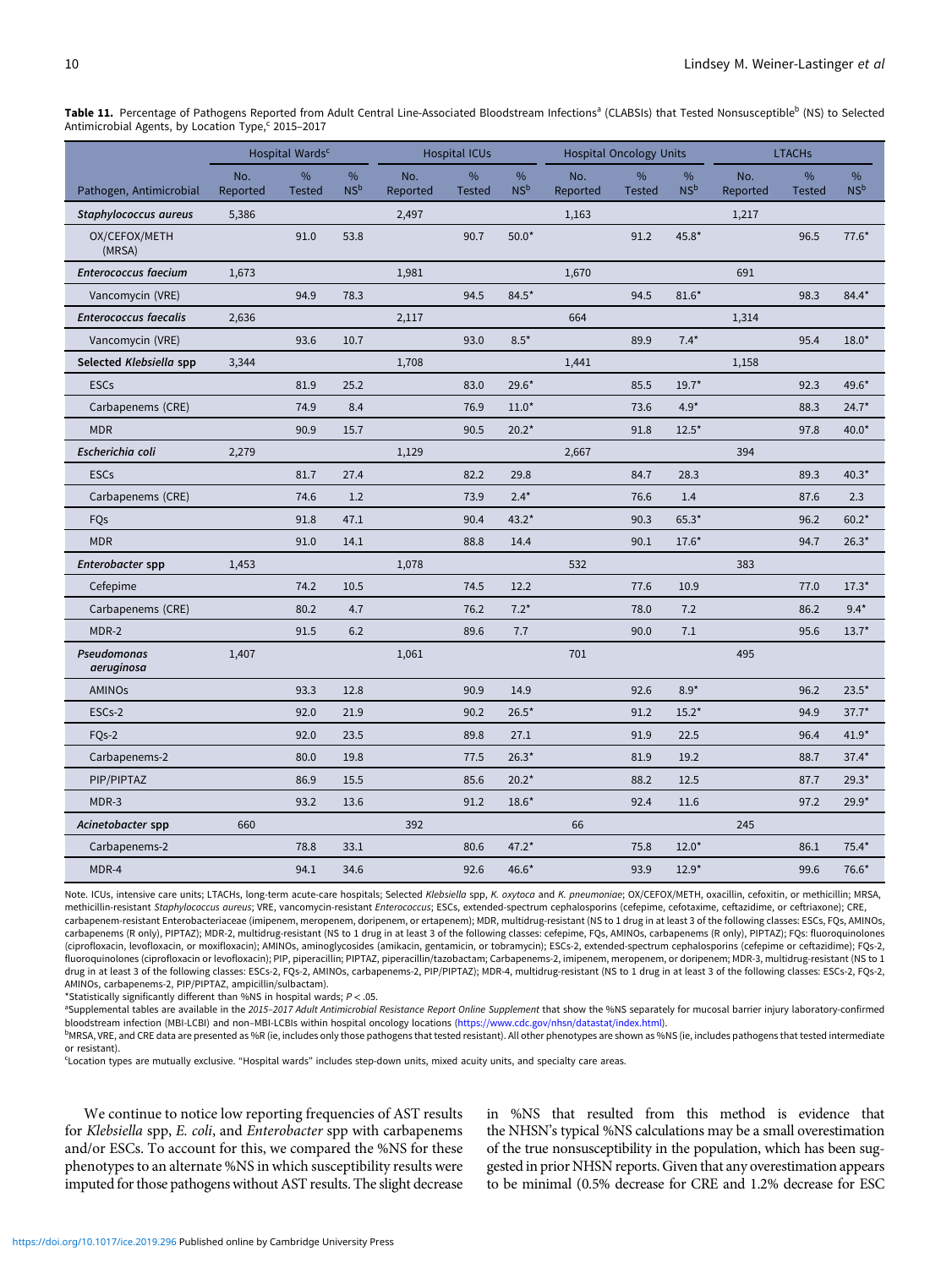<span id="page-10-0"></span>Table 12. Percentage of Pathogens Reported from Adult Catheter-Associated Urinary Tract Infections (CAUTIs) that Tested Nonsusceptible<sup>a</sup> (NS) to Selected Antimicrobial Agents, by Location Type, 2015-2017

|                                 |                        | Hospital Wards <sup>b</sup> |                      |                        | <b>Hospital ICUs</b> |                      | <b>Hospital Oncology Units</b> |      |                      |                 | <b>LTACHs</b>      |                      |                        | <b>IRFs</b> |                      |
|---------------------------------|------------------------|-----------------------------|----------------------|------------------------|----------------------|----------------------|--------------------------------|------|----------------------|-----------------|--------------------|----------------------|------------------------|-------------|----------------------|
| Pathogen,<br>Antimicrobial      | No.<br>Reported Tested | %                           | %<br>NS <sup>a</sup> | No.<br>Reported Tested | $\%$                 | %<br>NS <sup>a</sup> | No.<br>Reported Tested         | $\%$ | %<br>NS <sup>a</sup> | No.<br>Reported | %<br><b>Tested</b> | %<br>NS <sup>a</sup> | No.<br>Reported Tested | %           | %<br>NS <sup>a</sup> |
| <b>Staphylococcus</b><br>aureus | 1,102                  |                             |                      | 655                    |                      |                      | 60                             |      |                      | 166             |                    |                      | 83                     |             |                      |
| OX/CEFOX/METH<br>(MRSA)         |                        | 94.2                        | 55.2                 |                        | 94.7                 | $40.5*$              |                                | 96.7 | $46.6*$              |                 | 96.4               | $79.4*$              |                        | 96.4        | 63.8                 |
| <b>Enterococcus</b><br>faecium  | 1,208                  |                             |                      | 1,034                  |                      |                      | 115                            |      |                      | 765             |                    |                      | 33                     |             |                      |
| Vancomycin (VRE)                |                        | 95.8                        | 83.1                 |                        | 97.1                 | 82.8                 |                                | 94.8 | 88.1                 |                 | 98.3               | $93.2*$              |                        | 97.0        | 84.4                 |
| <b>Enterococcus</b><br>faecalis | 4,077                  |                             |                      | 3,881                  |                      |                      | 266                            |      |                      | 739             |                    |                      | 273                    |             |                      |
| Vancomycin (VRE)                |                        | 93.2                        | 7.2                  |                        | 92.6                 | $4.2*$               |                                | 94.0 | 7.2                  |                 | 93.0               | $30.0*$              |                        | 93.4        | 8.2                  |
| Selected Klebsiella<br>spp      | 6,368                  |                             |                      | 5,775                  |                      |                      | 337                            |      |                      | 1,882           |                    |                      | 704                    |             |                      |
| <b>ESCs</b>                     |                        | 85.3                        | 22.1                 |                        | 85.1                 | $16.6*$              |                                | 89.3 | 23.6                 |                 | 91.9               | $48.2*$              |                        | 84.5        | $15.5*$              |
| Carbapenems<br>(CRE)            |                        | 75.8                        | 7.2                  |                        | 73.0                 | $5.1*$               |                                | 76.0 | 5.5                  |                 | 83.4               | $23.1*$              |                        | 75.3        | $4.2*$               |
| <b>MDR</b>                      |                        | 94.8                        | 14.1                 |                        | 93.8                 | $9.6*$               |                                | 95.3 | 13.4                 |                 | 96.9               | 38.0*                |                        | 94.3        | $8.6*$               |
| Escherichia coli                | 14,958                 |                             |                      | 14,390                 |                      |                      | 653                            |      |                      | 2,389           |                    |                      | 1,414                  |             |                      |
| <b>ESCs</b>                     |                        | 84.2                        | 21.5                 |                        | 84.7                 | $16.0*$              |                                | 84.8 | 24.9                 |                 | 90.7               | $32.3*$              |                        | 85.6        | $13.3*$              |
| Carbapenems<br>(CRE)            |                        | 74.3                        | 0.6                  |                        | 72.7                 | $0.3*$               |                                | 74.7 | 1.2                  |                 | 78.8               | $2.0*$               |                        | 74.4        | 0.3                  |
| FQs                             |                        | 97.0                        | 37.9                 |                        | 96.6                 | $31.1*$              |                                | 96.5 | $44.1*$              |                 | 98.2               | $58.2*$              |                        | 97.2        | $31.9*$              |
| <b>MDR</b>                      |                        | 94.2                        | 9.9                  |                        | 93.4                 | $6.9*$               |                                | 94.0 | 11.9                 |                 | 96.2               | $19.6*$              |                        | 94.7        | $6.6*$               |
| Enterobacter spp                | 2,112                  |                             |                      | 2,120                  |                      |                      | 111                            |      |                      | 555             |                    |                      | 226                    |             |                      |
| Cefepime                        |                        | 73.8                        | 12.3                 |                        | 74.1                 | 12.6                 |                                | 76.6 | 12.9                 |                 | 76.2               | $22.9*$              |                        | 73.5        | 9.6                  |
| Carbapenems<br>(CRE)            |                        | 76.5                        | 7.0                  |                        | 76.7                 | 6.5                  |                                | 75.7 | 8.3                  |                 | 81.8               | $13.7*$              |                        | 74.3        | 3.6                  |
| MDR-2                           |                        | 92.8                        | 7.4                  |                        | 92.4                 | 6.2                  |                                | 91.9 | 9.8                  |                 | 93.9               | $16.5*$              |                        | 92.0        | 5.3                  |
| Pseudomonas<br>aeruginosa       | 5,935                  |                             |                      | 5,047                  |                      |                      | 300                            |      |                      | 2,570           |                    |                      | 629                    |             |                      |
| <b>AMINOs</b>                   |                        | 98.0                        | 14.7                 |                        | 98.1                 | 15.3                 |                                | 98.0 | 13.3                 |                 | 98.7               | $28.5*$              |                        | 97.3        | 13.6                 |
| ESCs-2                          |                        | 96.8                        | 19.9                 |                        | 97.1                 | 18.6                 |                                | 97.0 | 16.5                 |                 | 97.0               | $35.6*$              |                        | 97.0        | $13.0*$              |
| FQ <sub>s</sub> -2              |                        | 97.1                        | 27.5                 |                        | 96.8                 | $24.9*$              |                                | 96.3 | 29.1                 |                 | 98.3               | $48.2*$              |                        | 96.0        | $23.3*$              |
| Carbapenems-2                   |                        | 81.3                        | 19.4                 |                        | 81.5                 | 19.7                 |                                | 84.0 | $21.8\,$             |                 | 85.5               | $35.9*$              |                        | 79.2        | $13.1*$              |
| PIP/PIPTAZ                      |                        | 90.3                        | 14.0                 |                        | 90.3                 | 13.8                 |                                | 91.3 | 12.0                 |                 | 88.4               | $25.2*$              |                        | 91.3        | $8.5*$               |
| MDR-3                           |                        | 98.0                        | 13.9                 |                        | 98.1                 | 13.6                 |                                | 98.0 | 12.2                 |                 | 98.8               | $28.8*$              |                        | 97.1        | $8.3*$               |
| Acinetobacter spp               | 258                    |                             |                      | 197                    |                      |                      | 15                             |      |                      | 174             |                    |                      | 13                     |             |                      |
| Carbapenems-2                   |                        | 79.1                        | 60.8                 |                        | 81.7                 | 52.8                 |                                | 80.0 | $\cdots$             |                 | 84.5               | 76.9*                |                        | 61.5        |                      |
| MDR-4                           |                        | 96.1                        | 62.5                 |                        | 98.5                 | $53.1*$              |                                | 86.7 | $\ldots$             |                 | 99.4               | $81.5^{\star}$       |                        | 100.0       | $\cdots$             |

Note. ICUs, intensive care units; LTACHs, long-term acute-care hospitals; IRFs, inpatient rehabilitation facilities; Selected Klebsiella spp, K. oxytoca and K. pneumoniae; OX/CEFOX/METH, oxacillin, cefoxitin, or methicillin; MRSA, methicillin-resistant Staphylococcus aureus; VRE, vancomycin-resistant Enterococcus; ESCs, extended-spectrum cephalosporins (cefepime, cefotaxime, ceftazidime, or ceftriaxone); CRE, carbapenem-resistant Enterobacteriaceae (imipenem, meropenem, doripenem, or ertapenem); MDR, multidrug-resistant (NS to 1 drug in at least 3 of the following classes: ESCs, FQs, AMINOs, carbapenems (R only), PIPTAZ); MDR-2, multidrug-resistant (NS to 1 drug in at least 3 of the following classes: cefepime, FQs, AMINOs, carbapenems (R only), PIPTAZ); FQs, fluoroquinolones (ciprofloxacin, levofloxacin, or moxifloxacin); AMINOs, aminoglycosides (amikacin, gentamicin, or tobramycin); ESCs-2, extended-spectrum cephalosporins (cefepime or ceftazidime); FQs-2, fluoroquinolones (ciprofloxacin or levofloxacin); PIP, piperacillin; PIPTAZ, piperacillin/tazobactam; Carbapenems-2, imipenem, meropenem, or doripenem; MDR-3, multidrug-resistant (NS to 1 drug in at least 3 of the following classes: ESCs-2, FQs-2, AMINOs, carbapenems-2, PIP/PIPTAZ); MDR-4, multidrug-resistant (NS to 1 drug in at least 3 of the following classes: ESCs-2, FQs-2, AMINOs, carbapenems-2, PIP/PIPTAZ, ampicillin/sulbactam).

\*Statistically significantly different than %NS in hospital wards;  $P < .05$ .

a MRSA, VRE, and CRE data are presented as %R (ie, includes only those pathogens that tested resistant). All other phenotypes are shown as %NS (ie, includes pathogens that tested intermediate or resistant). This metric is only calculated when at least 20 isolates have been tested.

bLocation types are mutually exclusive. "Hospital wards" includes step-down units, mixed acuity units, and specialty care areas.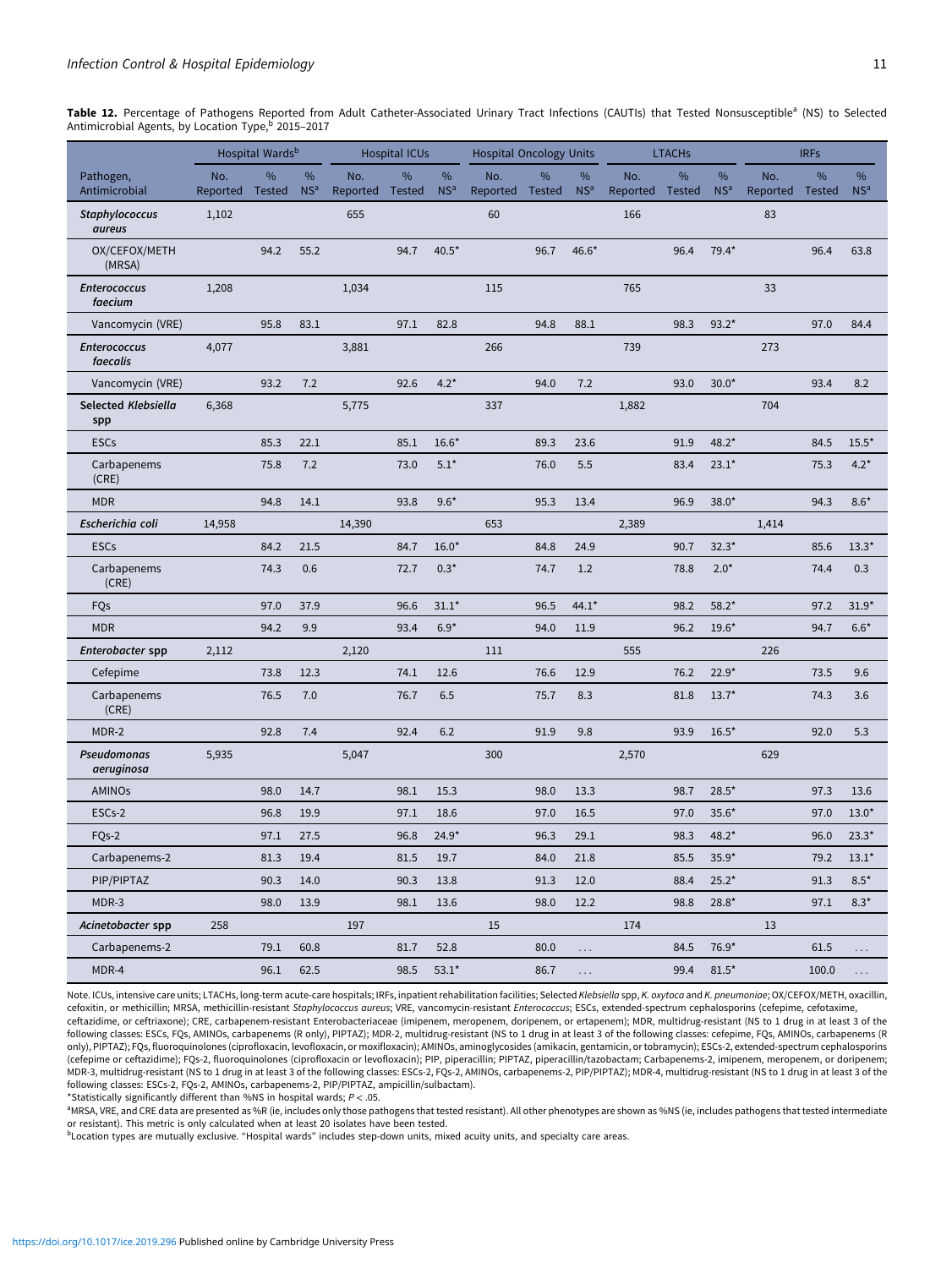<span id="page-11-0"></span>Table 13. Percentage of Pathogens Reported from Adult Possible Ventilator-Associated Pneumonias<sup>a</sup> (PVAPs) that Tested Nonsusceptible<sup>b</sup> (NS) to Selected Antimicrobial Agents, by Location Type,<sup>c</sup> 2015–2017

|                         |              | Hospital Wards <sup>c</sup> |          |              | Hospital ICUs <sup>c</sup> |                     |              | <b>LTACHs</b> |         |
|-------------------------|--------------|-----------------------------|----------|--------------|----------------------------|---------------------|--------------|---------------|---------|
| Pathogen, Antimicrobial | No. Reported | % Tested                    | % NSb    | No. Reported | % Tested                   | $%$ NS <sup>b</sup> | No. Reported | % Tested      | % NSb   |
| Staphylococcus aureus   | 58           |                             |          | 2,673        |                            |                     | 102          |               |         |
| OX/CEFOX/METH (MRSA)    |              | 93.1                        | 40.7     |              | 95.0                       | 36.9                |              | 90.2          | 53.3    |
| Selected Klebsiella spp | 38           |                             |          | 936          |                            |                     | 50           |               |         |
| <b>ESC</b>              |              | 92.1                        | 31.4     |              | 87.3                       | $14.3*$             |              | 82.0          | 34.1    |
| Carbapenems (CRE)       |              | 78.9                        | 23.3     |              | 73.6                       | $5.4*$              |              | 88.0          | 11.4    |
| <b>MDR</b>              |              | 94.7                        | 25.0     |              | 93.4                       | $8.7*$              |              | 98.0          | 20.4    |
| Escherichia coli        | 14           |                             |          | 520          |                            |                     | 18           |               |         |
| <b>ESC</b>              |              | 100.0                       | .        |              | 85.8                       | 23.8                |              | 100.0         | .       |
| Carbapenems (CRE)       |              | 71.4                        | .        |              | 73.7                       | 1.0                 |              | 83.3          | .       |
| <b>FQ</b>               |              | 100.0                       | $\cdots$ |              | 94.8                       | 32.7                |              | 94.4          | .       |
| <b>MDR</b>              |              | 100.0                       | .        |              | 93.1                       | 11.8                |              | 94.4          | .       |
| Enterobacter spp        | 18           |                             |          | 781          |                            |                     | 21           |               |         |
| Cefepime                |              | 88.9                        | .        |              | 75.9                       | 6.7                 |              | 81.0          | .       |
| Carbapenems (CRE)       |              | 77.8                        | .        |              | 77.5                       | 3.5                 |              | 81.0          | .       |
| MDR-2                   |              | 100.0                       | .        |              | 96.2                       | 3.1                 |              | 100.0         | 9.5     |
| Pseudomonas aeruginosa  | 63           |                             |          | 1,192        |                            |                     | 157          |               |         |
| Aminos                  |              | 98.4                        | 22.6     |              | 98.4                       | 13.6                |              | 98.1          | 29.9    |
| ESC-2                   |              | 98.4                        | 30.6     |              | 97.1                       | 25.9                |              | 95.5          | 44.7    |
| $FQ-2$                  |              | 98.4                        | 53.2     |              | 96.6                       | $26.7*$             |              | 97.5          | 45.8    |
| Carbapenems-2           |              | 85.7                        | 42.6     |              | 84.6                       | $26.3*$             |              | 89.2          | $61.4*$ |
| PIP/PIPTAZ              |              | 85.7                        | 25.9     |              | 90.6                       | 21.7                |              | 87.9          | 34.8    |
| MDR-3                   |              | 98.4                        | 29.0     |              | 98.2                       | $16.8*$             |              | 98.1          | 39.0    |
| Acinetobacter spp       | 17           |                             |          | 294          |                            |                     | 32           |               |         |
| Carbapenems-2           |              | 94.1                        | .        |              | 75.9                       | 41.3                |              | 90.6          | 75.9    |
| MDR-4                   |              | 100.0                       | $\cdots$ |              | 98.0                       | 37.5                |              | 100.0         | 75.0    |

Note. ICUs, intensive care units; LTACHs, long-term acute-care hospitals; Selected Klebsiella spp, K. oxytoca and K. pneumoniae; OX/CEFOX/METH, oxacillin, cefoxitin, or methicillin; MRSA, methicillin-resistant Staphylococcus aureus; ESCs, extended-spectrum cephalosporins (cefepime, cefotaxime, ceftazidime, or ceftriaxone); CRE, carbapenem-resistant Enterobacteriaceae (imipenem, meropenem, doripenem, or ertapenem); MDR, multidrug-resistant (NS to 1 drug in at least 3 of the following classes: ESCs, FQs, AMINOs, carbapenems (R only), PIPTAZ); MDR-2, multidrug-resistant (NS to 1 drug in at least 3 of the following classes: cefepime, FQs, AMINOs, carbapenems (R only), PIPTAZ); FQs, fluoroquinolones (ciprofloxacin, levofloxacin, or moxifloxacin); AMINOs, aminoglycosides (amikacin, gentamicin, or tobramycin); ESCs-2, extended-spectrum cephalosporins (cefepime or ceftazidime); FQs-2, fluoroquinolones (ciprofloxacin or levofloxacin); PIP, piperacillin; PIPTAZ, piperacillin/tazobactam; Carbapenems-2, imipenem, meropenem, or doripenem; MDR-3, multidrug-resistant (NS to 1 drug in at least 3 of the following classes: ESCs-2, FQs-2, AMINOs, carbapenems-2, PIP/PIPTAZ); MDR-4, multidrug-resistant (NS to 1 drug in at least 3 of the following classes: ESCs-2, FQs-2, AMINOs, Carbapenems-2, PIP/PIPTAZ, ampicillin/sulbactam).

\*Statistically significantly different than %NS in hospital wards:  $P < .05$ .

<sup>a</sup>PVAP is the only type of ventilator-associated event (VAE) for which a pathogen can be reported.

bMRSA and CRE data are presented as %R (ie, includes only those pathogens that tested resistant). All other phenotypes are shown as %NS (ie, includes pathogens that tested intermediate or resistant). This metric is only calculated when at least 20 isolates have been tested. In most cases, Enterococcus species are excluded organisms from VAE surveillance, and therefore VRE data are not displayed.

c Location types are mutually exclusive. "Hospital wards" includes step-down units, mixed acuity units, and specialty care areas. For this table, "hospital ICUs" includes oncology ICUs.

nonsusceptibility), the NHSN will continue to publish %NS under the traditional definitions that are based strictly on the data reported. Comprehensive reporting of AST results is important to public health surveillance efforts and can allow for the consistent identification and tracking of emerging phenotypes.

Increases over time in the proportion of Candida spp tested for fluconazole susceptibility are encouraging, particularly for C. parapsilosis. The 2016 national guidelines for management of Candida infections recommend that all bloodstream and clinically relevant *Candida* isolates are tested for azole susceptibility.<sup>[31](#page-15-0)</sup> As more hospitals and laboratories adopt these recommendations, and data entry for antifungal susceptibility increases in the NHSN, we will be able to track a national resistance metric for Candida spp.

Our results have some limitations. The HAI, pathogen, and AST results are self-reported to the NHSN and are not validated by the CDC. Only the final AST interpretations are reported to the NHSN; therefore, differences may have existed among laboratory testing practices, reporting methods, and breakpoint interpretations that could not be accounted for in this analysis. This report does not account for any community-acquired infections or antimicrobial resistance that occurs outside of an inpatient healthcare facility. In addition, DA HAIs were classified as "adult" based on the location in which the patient resided; data from pediatric patients housed in adult location types at the time of their infection are thus included in this analysis.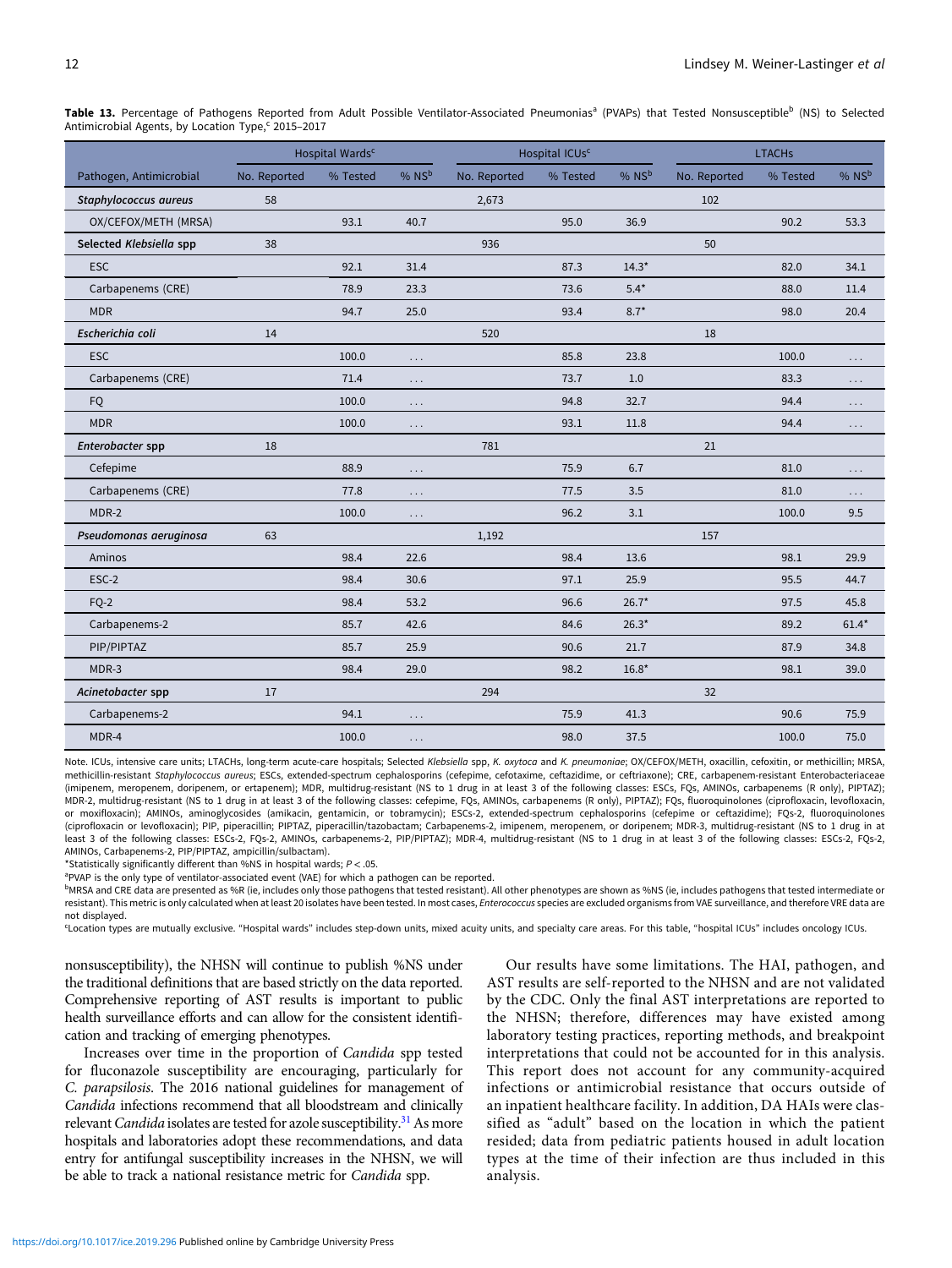<span id="page-12-0"></span>Table 14. Percentage of Pathogens Reported from Adult Abdominal<sup>a</sup> Surgical Site Infections (SSIs) that Tested Nonsusceptible<sup>b</sup> (NS) to Selected Antimicrobial Agents, by Procedure Closure Technique, 2015–2017

|                              |              | Primary Closure <sup>c</sup> |       |              | Non-primary Closure <sup>d</sup> |                     |
|------------------------------|--------------|------------------------------|-------|--------------|----------------------------------|---------------------|
| Pathogen, Antimicrobial      | No. Reported | % Tested                     | % NSb | No. Reported | % Tested                         | $%$ NS <sup>b</sup> |
| Staphylococcus aureus        | 5,909        |                              |       | 284          |                                  |                     |
| OX/CEFOX/METH (MRSA)         |              | 94.4                         | 55.8  |              | 95.4                             | $64.2*$             |
| <b>Enterococcus faecium</b>  | 3,584        |                              |       | 358          |                                  |                     |
| Vancomycin (VRE)             |              | 96.1                         | 53.1  |              | 94.4                             | $61.5*$             |
| <b>Enterococcus faecalis</b> | 7,584        |                              |       | 469          |                                  |                     |
| Vancomycin (VRE)             |              | 92.9                         | 3.4   |              | 92.5                             | 4.1                 |
| Selected Klebsiella spp      | 4,591        |                              |       | 303          |                                  |                     |
| <b>ESC</b>                   |              | 82.4                         | 14.3  |              | 85.8                             | $21.5*$             |
| Carbapenems (CRE)            |              | 72.7                         | 3.5   |              | 74.3                             | $8.0*$              |
| <b>MDR</b>                   |              | 93.6                         | 6.4   |              | 93.4                             | $12.7*$             |
| Escherichia coli             | 15,302       |                              |       | 1,076        |                                  |                     |
| <b>ESC</b>                   |              | 81.7                         | 18.5  |              | 84.9                             | 19.3                |
| Carbapenems (CRE)            |              | 73.5                         | 0.6   |              | 73.8                             | $1.8*$              |
| FQ                           |              | 94.7                         | 34.7  |              | 94.1                             | 36.0                |
| <b>MDR</b>                   |              | 92.8                         | 7.8   |              | 92.6                             | 9.4                 |
| Enterobacter spp             | 3,471        |                              |       | 220          |                                  |                     |
| Cefepime                     |              | 71.7                         | 7.3   |              | 75.0                             | $13.9*$             |
| Carbapenems (CRE)            |              | 76.4                         | 5.4   |              | 81.4                             | 7.3                 |
| MDR-2                        |              | 93.3                         | 2.6   |              | 95.9                             | 4.7                 |
| Pseudomonas aeruginosa       | 4,405        |                              |       | 382          |                                  |                     |
| Aminos                       |              | 96.6                         | 6.8   |              | 97.4                             | 8.6                 |
| ESC-2                        |              | 95.4                         | 12.3  |              | 95.5                             | $21.9*$             |
| FQ-2                         |              | 96.0                         | 12.3  |              | 96.6                             | $16.8*$             |
| Carbapenems-2                |              | 78.2                         | 11.2  |              | 79.3                             | $19.5*$             |
| PIP/PIPTAZ                   |              | 89.9                         | 9.6   |              | 86.1                             | $15.5*$             |
| MDR-3                        |              | 96.6                         | 5.5   |              | 96.6                             | $9.8*$              |
| Acinetobacter spp            | 118          |                              |       | 18           |                                  |                     |
| Carbapenems-2                |              | 81.4                         | 32.3  |              | 72.2                             | .                   |
| MDR-4                        |              | 93.2                         | 33.6  |              | 94.4                             | .                   |

Note. Selected Klebsiella spp, K. oxytoca and K. pneumoniae; OX/CEFOX/METH, oxacillin, cefoxitin, or methicillin; MRSA, methicillin-resistant Staphylococcus aureus; VRE, vancomycin-resistant Enterococcus; ESCs, extended-spectrum cephalosporins (cefepime, cefotaxime, ceftazidime, or ceftriaxone); CRE, carbapenem-resistant Enterobacteriaceae (imipenem, meropenem, doripenem, or ertapenem); MDR, multidrug-resistant (NS to 1 drug in at least 3 of the following classes: ESCs, FQs, AMINOs, carbapenems (R only), PIPTAZ); MDR-2, multidrug-resistant (NS to 1 drug in at least 3 of the following classes: cefepime, FQs, AMINOs, carbapenems (R only), PIPTAZ); FQs, fluoroquinolones (ciprofloxacin, levofloxacin, or moxifloxacin); AMINOs, aminoglycosides (amikacin, gentamicin, or tobramycin); ESCs-2, extended-spectrum cephalosporins (cefepime or ceftazidime); FQs-2, fluoroquinolones (ciprofloxacin or levofloxacin); PIP, piperacillin; PIPTAZ, piperacillin/tazobactam; Carbapenems-2, imipenem, meropenem, or doripenem; MDR-3, multidrug-resistant (NS to 1 drug in at least 3 of the following classes: ESCs-2, FQs-2, AMINOs, carbapenems-2, PIP/PIPTAZ); MDR-4, multidrug-resistant (NS to 1 drug in at least 3 of the following classes: ESCs-2, FQs-2, AMINOs, carbapenems-2, PIP/PIPTAZ, ampicillin/sulbactam).

\*Statistically significantly different than %NS among SSIs following primarily closed procedures; P < .05.

<sup>a</sup>Consists of appendix surgery, bile duct, liver, or pancreatic surgery, liver transplant, gallbladder surgery, colon surgery, gastric surgery, herniorrhaphy, small bowel surgery, spleen surgery, exploratory laparotomy, and rectal surgery.

bMRSA, VRE, and CRE data are presented as %R (ie, includes only those pathogens that tested resistant). All other phenotypes are shown as %NS (ie, includes pathogens that tested intermediate or resistant). This metric is only calculated when at least 20 isolates have been tested.

c Primary closure technique is defined as the closure of a surgical wound in which the skin level has been closed, by any means, during the original surgery. In this table, 79% of primary closure abdominal SSI pathogens are from colon procedures.

<sup>d</sup>Non-primary closure technique is defined as the closure of a surgical wound in which the skin level has been left completely open. In this table, 87% of nonprimary closure abdominal SSI pathogens are from colon procedures.

This report provides updated information on pathogens and resistance phenotypes most commonly reported from HAIs in US healthcare facilities, and it facilitates a greater understanding of the national burden of HAIs and antimicrobial-resistant pathogens.

These data have the potential to inform infection prevention strategies and, when tracked over time, to provide feedback on the impact of these strategies. Healthcare facilities are encouraged to regularly review their facility-specific pathogen and antimicrobial resistance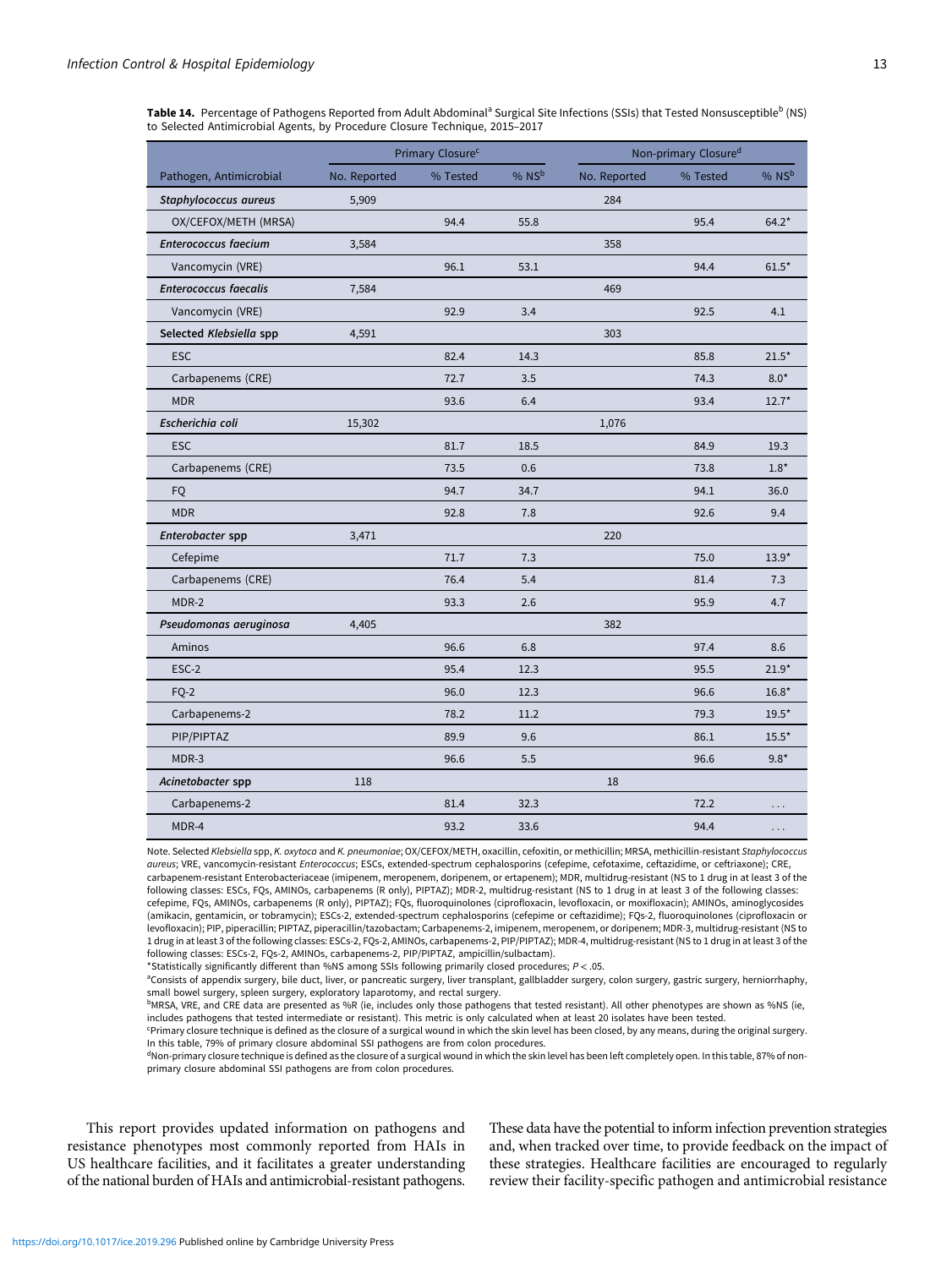<span id="page-13-0"></span>Table 15. Percentage of Pathogens Reported from Adult Surgical Site Infections (SSIs) that Tested NonSusceptible<sup>a</sup> (NS) to Selected Antimicrobial Agents, by Surgical Category,<sup>b</sup> 2015–2017

|                                 |                           | All Surgery Types <sup>c</sup> |                      |                        | Abdominal <sup>d</sup> |                      |                 | Orthopedic <sup>e</sup> |                         |                        | Ob/Gynf           |                      |                          | Cardiac <sup>g</sup> |                      |
|---------------------------------|---------------------------|--------------------------------|----------------------|------------------------|------------------------|----------------------|-----------------|-------------------------|-------------------------|------------------------|-------------------|----------------------|--------------------------|----------------------|----------------------|
| Pathogen,<br>Antimicrobial      | No.                       | $\%$                           | %<br>NS <sup>a</sup> | No.<br>Reported Tested | $\frac{9}{6}$          | %<br>NS <sup>a</sup> | No.<br>Reported | %<br><b>Tested</b>      | $\%$<br>NS <sup>a</sup> | No.<br>Reported Tested | $\frac{9}{6}$     | %<br>NS <sup>a</sup> | No.                      | %                    | %<br>NS <sup>a</sup> |
| <b>Staphylococcus</b>           | Reported Tested<br>26,970 |                                |                      | 6,193                  |                        |                      | 13,968          |                         |                         | 3,092                  |                   |                      | Reported Tested<br>2,331 |                      |                      |
| aureus                          |                           |                                |                      |                        |                        |                      |                 |                         |                         |                        |                   |                      |                          |                      |                      |
| OX/CEFOX/METH<br>(MRSA)         |                           | 94.2                           | 41.9                 |                        | 94.4                   | 56.2                 |                 | 94.2                    | $38.0*$                 |                        | 94.7              | $38.9*$              |                          | 94.3                 | $36.6*$              |
| <b>Enterococcus</b><br>faecium  | 4,515                     |                                |                      | 3,942                  |                        |                      | 324             |                         |                         | 139                    |                   |                      | 53                       |                      |                      |
| Vancomycin (VRE)                |                           | 95.9                           | 55.6                 |                        | 96.0                   | 53.8                 |                 | 94.4                    | $77.8*$                 |                        | 95.0              | $35.6*$              |                          | 98.1                 | 78.8*                |
| <b>Enterococcus</b><br>faecalis | 12,267                    |                                |                      | 8,053                  |                        |                      | 1,779           |                         |                         | 1,862                  |                   |                      | 281                      |                      |                      |
| Vancomycin (VRE)                |                           | 92.7                           | 3.4                  |                        | 92.9                   | 3.5                  |                 | 91.8                    | $5.3*$                  |                        | 92.2              | $1.0*$               |                          | 92.9                 | $6.1*$               |
| Selected Klebsiella<br>spp      | 7,789                     |                                |                      | 4,894                  |                        |                      | 1,167           |                         |                         | 917                    |                   |                      | 518                      |                      |                      |
| <b>ESC</b>                      |                           | 81.9                           | 13.7                 |                        | 82.6                   | 14.8                 |                 | 82.0                    | 14.8                    |                        | 77.4              | $6.8*$               |                          | 82.4                 | $11.2*$              |
| Carbapenems<br>(CRE)            |                           | 72.6                           | 3.1                  |                        | 72.8                   | 3.8                  |                 | 71.5                    | $2.0*$                  |                        | 72.1              | $0.8*$               |                          | 74.1                 | 2.6                  |
| <b>MDR</b>                      |                           | 93.2                           | 6.3                  |                        | 93.6                   | 6.8                  |                 | 92.1                    | 7.3                     |                        | 92.1              | $2.4*$               |                          | 93.6                 | 5.6                  |
| Escherichia coli                | 21,746                    |                                |                      | 16,378                 |                        |                      | 1,737           |                         |                         | 2,778                  |                   |                      | 478                      |                      |                      |
| <b>ESC</b>                      |                           | 81.8                           | 18.2                 |                        | 81.9                   | 18.6                 |                 | 82.3                    | 16.9                    |                        | 79.7              | $15.4*$              |                          | 85.6                 | 21.0                 |
| Carbapenems<br>(CRE)            |                           | 73.4                           | 0.6                  |                        | 73.5                   | 0.7                  |                 | 71.9                    | $0.2*$                  |                        | 72.1              | $0.3*$               |                          | 78.9                 | 0.3                  |
| FQ                              |                           | 94.4                           | 32.1                 |                        | 94.7                   | 34.8                 |                 | 93.1                    | $26.9*$                 |                        | 94.2              | $18.9*$              |                          | 93.7                 | 32.4                 |
| <b>MDR</b>                      |                           | 92.7                           | 7.4                  |                        | 92.7                   | 7.9                  |                 | 91.9                    | $6.4*$                  |                        | 92.7              | $4.3*$               |                          | 94.1                 | 9.3                  |
| Enterobacter spp                | 7,178                     |                                |                      | 3,691                  |                        |                      | 1,797           |                         |                         | 793                    |                   |                      | 538                      |                      |                      |
| Cefepime                        |                           | 70.4                           | 5.5                  |                        | 71.9                   | 7.7                  |                 | 68.1 <sup>h</sup>       | $4.0*$                  |                        | 67.0 <sup>h</sup> | $1.1*$               |                          | 71.0                 | $3.4*$               |
| Carbapenems<br>(CRE)            |                           | 74.7                           | 3.7                  |                        | 76.7                   | 5.5                  |                 | 71.8                    | $1.9*$                  |                        | 72.9              | $0.7*$               |                          | 74.0                 | $2.0*$               |
| MDR-2                           |                           | 92.5                           | 1.9                  |                        | 93.5                   | 2.8                  |                 | 91.8                    | $1.5*$                  |                        | 89.8              | $0.4*$               |                          | 92.9                 | $0.6*$               |
| Pseudomonas<br>aeruginosa       | 8,956                     |                                |                      | 4,787                  |                        |                      | 2,184           |                         |                         | 907                    |                   |                      | 658                      |                      |                      |
| Aminos                          |                           | 96.3                           | 5.8                  |                        | 96.7                   | 7.0                  |                 | 95.8                    | $4.4*$                  |                        | 96.0              | $3.8*$               |                          | 96.8                 | 5.2                  |
| ESC-2                           |                           | 95.0                           | 10.2                 |                        | 95.4                   | 13.0                 |                 | 94.2                    | $8.1*$                  |                        | 95.3              | $2.9*$               |                          | 95.6                 | $8.7*$               |
| FQ-2                            |                           | 95.5                           | 11.0                 |                        | 96.1                   | 12.7                 |                 | 95.0                    | $9.5*$                  |                        | 95.8              | $4.8*$               |                          | 95.9                 | 11.3                 |
| Carbapenems-2                   |                           | 77.8                           | 9.1                  |                        | 78.3                   | 11.8                 |                 | $76.1\,$                | $6.1*$                  |                        | 80.2              | $3.6*$               |                          | 77.2                 | $8.3*$               |
| PIP/PIPTAZ                      |                           | 89.6                           | 7.7                  |                        | 89.6                   | 10.1                 |                 | 89.9                    | $6.0*$                  |                        | 88.6              | $2.9*$               |                          | 91.3                 | $5.2*$               |
| MDR-3                           |                           | 96.3                           | 4.5                  |                        | 96.6                   | 5.8                  |                 | 95.7                    | $2.7*$                  |                        | 96.3              | $1.3*$               |                          | 96.7                 | 5.0                  |
| Acinetobacter spp               | 625                       |                                |                      | 136                    |                        |                      | 289             |                         |                         | 96                     |                   |                      | 44                       |                      |                      |
| Carbapenems-2                   |                           | 77.0                           | 26.6                 |                        | 80.1                   | 33.9                 |                 | 76.8                    | 31.1                    |                        | 75.0              | $6.9*$               |                          | 70.5                 | 32.3                 |
| MDR-4                           |                           | 94.1                           | 26.5                 |                        | 93.4                   | 35.4                 |                 | 94.1                    | 32.4                    |                        | 96.9              | $4.3*$               |                          | 86.4                 | 28.9                 |

Note. Ob/Gyn, obstetrical and gynecological; Selected Klebsiella spp, K. oxytoca and K. pneumoniae; OX/CEFOX/METH, oxacillin, cefoxitin, or methicillin; MRSA, methicillin-resistant Staphylococcus aureus; VRE, vancomycin-resistant Enterococcus; ESCs, extended-spectrum cephalosporins (cefepime, cefotaxime, ceftazidime, or ceftriaxone); CRE, carbapenem-resistant Enterobacteriaceae (imipenem, meropenem, doripenem, or ertapenem); MDR, multidrug-resistant (NS to 1 drug in at least 3 of the following classes: ESCs, FQs, AMINOs, carbapenems (R only), PIPTAZ); MDR-2, multidrug-resistant (NS to 1 drug in at least 3 of the following classes: cefepime, FQs, AMINOs, carbapenems (R only), PIPTAZ); FQs, fluoroquinolones (ciprofloxacin, levofloxacin, or moxifloxacin); AMINOs, aminoglycosides (amikacin, gentamicin, or tobramycin); ESCs-2, extended-spectrum cephalosporins (cefepime or ceftazidime); FQs-2, fluoroquinolones (ciprofloxacin or levofloxacin); PIP, piperacillin; PIPTAZ, piperacillin/tazobactam; Carbapenems-2, imipenem, meropenem, or doripenem; MDR-3, multidrug-resistant (NS to 1 drug in at least 3 of the following classes: ESCs-2, FQs-2, AMINOs, carbapenems-2, PIP/PIPTAZ); MDR-4, multidrug-resistant (NS to 1 drug in at least 3 of the following classes: ESCs-2, FQs-2, AMINOs, carbapenems-2, PIP/PIPTAZ, ampicillin/sulbactam).

hIf the percentage tested is <70%, caution should be used when interpreting the %NS.

\*Statistically significantly different than %NS among abdominal SSIs;  $P < 0.05$ .

<sup>a</sup>MRSA, VRE, and CRE data are presented as %R (ie, includes only those pathogens that tested resistant). All other phenotypes are shown as %NS (ie, includes pathogens that tested intermediate or resistant).

<sup>b</sup>The 4 most frequently reported surgical categories by pathogen volume are shown.

c Consists of all NHSN operative procedure codes, and is not limited to the 4 surgical categories shown in this table.

dAppendix surgery, bile duct, liver, or pancreatic surgery, liver transplant, gallbladder surgery, colon surgery, gastric surgery, herniorrhaphy, small bowel surgery, spleen surgery, exploratory laparotomy, and rectal surgery.

e Open reduction of fracture, hip prosthesis, knee prosthesis, limb amputation, spinal fusion/refusion, and laminectomy.

f Cesarean section, abdominal hysterectomy, ovarian surgery, and vaginal hysterectomy.

g Cardiac surgery, heart transplant, coronary artery bypass graft with chest incision with or without donor incision, pacemaker surgery, and thoracic surgery.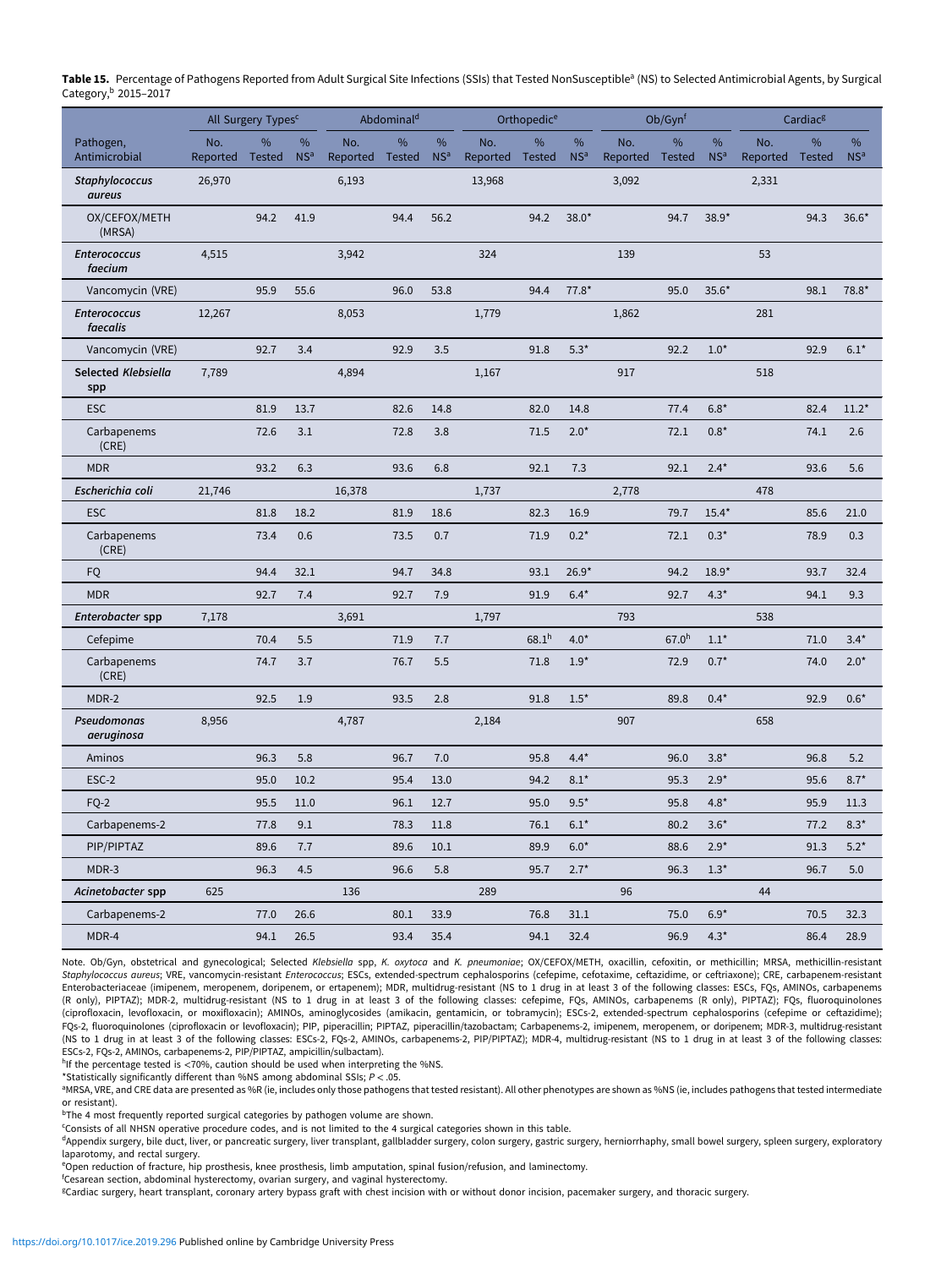<span id="page-14-0"></span>Table 16. Estimated Effect of Incomplete Reporting of Carbapenem and Extended-Spectrum Cephalosporin Susceptibility Results on the National<sup>a</sup> Percentage Nonsusceptible<sup>b</sup> (%NS), by Pathogen and Phenotype, 2015–2017

|                         |                               |                     |         | <b>CRE</b>                                           |         | ESC-NS              |                         |                                                |          |  |  |
|-------------------------|-------------------------------|---------------------|---------|------------------------------------------------------|---------|---------------------|-------------------------|------------------------------------------------|----------|--|--|
|                         |                               | As Reported to NHSN |         | With Inferred<br><b>Susceptibilities<sup>c</sup></b> |         | As Reported to NHSN |                         | With Inferred<br>Susceptibilities <sup>d</sup> |          |  |  |
| Pathogen                | No. Reported                  | % Tested            | % $NSb$ | % Tested                                             | % $NSb$ | % Tested            | % $NSb$                 | % Tested                                       | % $NSb$  |  |  |
| Enterobacter spp        | 8,205                         | 77.4                | 6.2     | 78.1                                                 | 6.1     | $\cdots$            | $\cdot$ $\cdot$ $\cdot$ | $\cdots$                                       | $\cdots$ |  |  |
| Escherichia coli        | 36,610                        | 73.8                | 0.7     | 91.5                                                 | 0.5     | 84.3                | 20.5                    | 91.4                                           | 18.9     |  |  |
| Selected Klebsiella spp | 19,947                        | 74.7                | 6.9     | 91.6                                                 | 5.6     | 84.7                | 21.1                    | 86.9                                           | 20.6     |  |  |
| Total                   | CRE: 64,762<br>ESC-NS: 56,557 | 74.5                | 3.3     | 89.8                                                 | 2.8     | 84.4                | 20.7                    | 89.8                                           | 19.5     |  |  |

Note. CRE, carbapenem-resistant Enterobacteriaceae (imipenem, meropenem, doripenem, or ertapenem); ESC-NS, extended-spectrum cephalosporin nonsusceptible (cefepime, cefotaxime, ceftazidime, or ceftriaxone); Selected Klebsiella spp, K. oxytoca and K. pneumoniae.

aThis table consists of adult device-associated infections from acute-care hospitals: central line-associated bloodstream infections (CLABSIs), catheter-associated urinary tract infections (CAUTIs), and possible ventilator-associated pneumonias (PVAPs). Data from inpatient rehabilitation facilities (IRFs) and long-term acute-care hospitals (LTACHs) were excluded. <sup>b</sup>CRE data are presented as %R (ie, includes only those pathogens that tested resistant). ESC-NS data are presented as %NS (ie, includes pathogens that tested intermediate or resistant). c If a pathogen was reported as "not tested" to carbapenems, susceptibility was inferred as susceptible (S) if the pathogen was susceptible to at least 2 of the following antimicrobials: ampicillin, ampicillin/sulbactam, amoxicillin/clavulanic acid, piperacillin/tazobactam, cefazolin, cefoxitin, or cefotetan. Inferring susceptibility effectively raises the number of tested isolates (ie, the denominator of %NS).

<sup>d</sup>If a pathogen was reported as "not tested" to ESCs, susceptibility was inferred as susceptible (S) if the pathogen tested susceptible to at least 2 of the following antimicrobials: ampicilin, aztreonam, or cefazolin. Inferring susceptibility effectively raises the number of tested isolates (ie, the denominator of %NS). Due to Enterobacter spp's inducible resistance to some ESCs, the inferred susceptibility method for ESC-NS was not applied to Enterobacter spp.

data, particularly for high-risk units, to implement targeted prevention efforts. Aggressive support from public health is necessary to reduce the spread of resistant organisms in healthcare settings, particularly those with high acuity patients and longer lengths of stay, such as hospital ICUs and LTACHs.

Acknowledgments. We thank NHSN-participating healthcare facilities and the infection control community for their diligent efforts to monitor infections, reduce antimicrobial resistance, and improve patient safety. The findings and conclusions in this report are those of the authors and do not necessarily represent the official position of the Centers for Disease Control and Prevention or the Agency for Toxic Substances and Diseases Registry.

Financial support. The NHSN surveillance system is supported by the Division of Healthcare Quality Promotion, Centers for Disease Control and Prevention.

Conflicts of interest. All authors report no conflicts of interest relevant to this article.

#### References

- 1. Hidron AI, Edwards JR, Patel J, et al. Antimicrobial-resistant pathogens associated with healthcare-associated infections: annual summary of data reported to the National Healthcare Safety Network at the Centers for Disease Control and Prevention, 2006–2007. Infect Control Hosp Epidemiol 2008;29:996–1011. Erratum in Infect Control Hosp Epidemiol 2009;30:107.
- 2. Sievert DM, Ricks P, Edwards JR, et al. Antimicrobial-resistant pathogens associated with healthcare-associated infections: summary of data reported to the National Healthcare Safety Network at the Centers for Disease Control and Prevention, 2009–2010. Infect Control Hosp Epidemiol 2013;34:1–14.
- 3. Weiner LM, Webb AK, Limbago B, et al. Antimicrobial-resistant pathogens associated with healthcare-associated infections: summary of data reported to the National Healthcare Safety Network at the Centers for Disease Control and Prevention, 2011–2014. Infect Control Hosp Epidemiol 2016;37:1288–1301.
- 4. Acute Inpatient PPS. Centers for Medicare and Medicaid Services website. [https://www.cms.gov/Medicare/Medicare-Fee-for-Service-Payment/](https://www.cms.gov/Medicare/Medicare-Fee-for-Service-Payment/AcuteInpatientPPS/index.html) [AcuteInpatientPPS/index.html.](https://www.cms.gov/Medicare/Medicare-Fee-for-Service-Payment/AcuteInpatientPPS/index.html) Updated 2019. Accessed June 3, 2019.
- 5. Long-term Care Hospital (LTCH) Quality Reporting Program (QRP). Centers for Medicare and Medicaid Services website. [https://www.](https://www.cms.gov/Medicare/Quality-Initiatives-Patient-Assessment-Instruments/LTCH-Quality-Reporting/index.html)

[cms.gov/Medicare/Quality-Initiatives-Patient-Assessment-Instruments/](https://www.cms.gov/Medicare/Quality-Initiatives-Patient-Assessment-Instruments/LTCH-Quality-Reporting/index.html) [LTCH-Quality-Reporting/index.html.](https://www.cms.gov/Medicare/Quality-Initiatives-Patient-Assessment-Instruments/LTCH-Quality-Reporting/index.html) Updated 2019. Accessed June 3, 2019.

- 6. Inpatient Rehabilitation Facilities (IRF) Quality Reporting Program (QRP). Centers for Medicare and Medicaid Services website. [https://www.cms.gov/](https://www.cms.gov/Medicare/Quality-Initiatives-Patient-Assessment-Instruments/IRF-Quality-Reporting/index.html) [Medicare/Quality-Initiatives-Patient-Assessment-Instruments/IRF-Quality-](https://www.cms.gov/Medicare/Quality-Initiatives-Patient-Assessment-Instruments/IRF-Quality-Reporting/index.html)[Reporting/index.html.](https://www.cms.gov/Medicare/Quality-Initiatives-Patient-Assessment-Instruments/IRF-Quality-Reporting/index.html) Updated 2018. Accessed June 3, 2019.
- 7. Bloodstream infection event (central line-associated bloodstream infection and non-central line-associated bloodstream infection). Centers for Disease Control and Prevention (CDC) website. [http://www.cdc.gov/nhsn/PDFs/](http://www.cdc.gov/nhsn/PDFs/pscManual/4PSC_CLABScurrent.pdf) [pscManual/4PSC\\_CLABScurrent.pdf.](http://www.cdc.gov/nhsn/PDFs/pscManual/4PSC_CLABScurrent.pdf) Updated January 2019. Accessed June 3, 2019.
- 8. Urinary tract infection (catheter-associated urinary tract infection [CAUTI] and non-catheter-associated urinary tract infection [UTI]) and other urinary system infection [USI]) events. Centers for Disease Control and Prevention (CDC) website. [http://www.cdc.gov/nhsn/PDFs/pscManual/](http://www.cdc.gov/nhsn/PDFs/pscManual/7pscCAUTIcurrent.pdf) [7pscCAUTIcurrent.pdf](http://www.cdc.gov/nhsn/PDFs/pscManual/7pscCAUTIcurrent.pdf). Updated January 2019. Accessed June 3, 2019.
- 9. Ventilator-associated event (VAE). Centers for Disease Control and Prevention (CDC) website. [https://www.cdc.gov/nhsn/pdfs/pscmanual/](https://www.cdc.gov/nhsn/pdfs/pscmanual/10-vae_final.pdf) [10-vae\\_final.pdf.](https://www.cdc.gov/nhsn/pdfs/pscmanual/10-vae_final.pdf) Updated January 2019. Accessed June 3, 2019.
- 10. Surgical site infection (SSI) event. Centers for Disease Control and Prevention (CDC) website. [http://www.cdc.gov/nhsn/PDFs/pscManual/9pscSSIcurrent.](http://www.cdc.gov/nhsn/PDFs/pscManual/9pscSSIcurrent.pdf) [pdf](http://www.cdc.gov/nhsn/PDFs/pscManual/9pscSSIcurrent.pdf). Updated January 2019. Accessed June 3, 2019.
- 11. Hocevar SN, Weiner LM, Edwards JR, Magill, SS. Pathogen distribution and selected resistance profiles of central line-associated bloodstream infection isolates reported to the National Healthcare Safety Network from pediatric and neonatal intensive care units, 2011–2013. In: Program and abstracts of the annual IDWeek Meeting; October 8–12, 2014; Philadelphia, PA. Abstract no. 45238.
- 12. Lake JG, Weiner LM, Milstone AM, Saiman L, Magill SS, See I. Pathogen distribution and antimicrobial resistance among pediatric healthcareassociated infections reported to the National Healthcare Safety Network, 2011–2014. Infect Control Hosp Epidemiol 2017;39:1–11.
- 13. Weiner-Lastinger LM, Abner S, Edwards JR, et al. Antimicrobial-resistant pathogens associated with pediatric healthcare-associated infections: summary of data reported to the National Healthcare Safety Network, 2015–2017. Infect Control Hosp Epidemiol 2019. <https://doi.org/10.1017/ice.2019.297>.
- 14. The 2015–2017 adult antimicrobial resistance report online supplement. Centers for Disease Control and Prevention (CDC) website. [https://www.](https://www.cdc.gov/nhsn/datastat/index.html) [cdc.gov/nhsn/datastat/index.html.](https://www.cdc.gov/nhsn/datastat/index.html) Updated September 2019. Accessed October 14, 2019.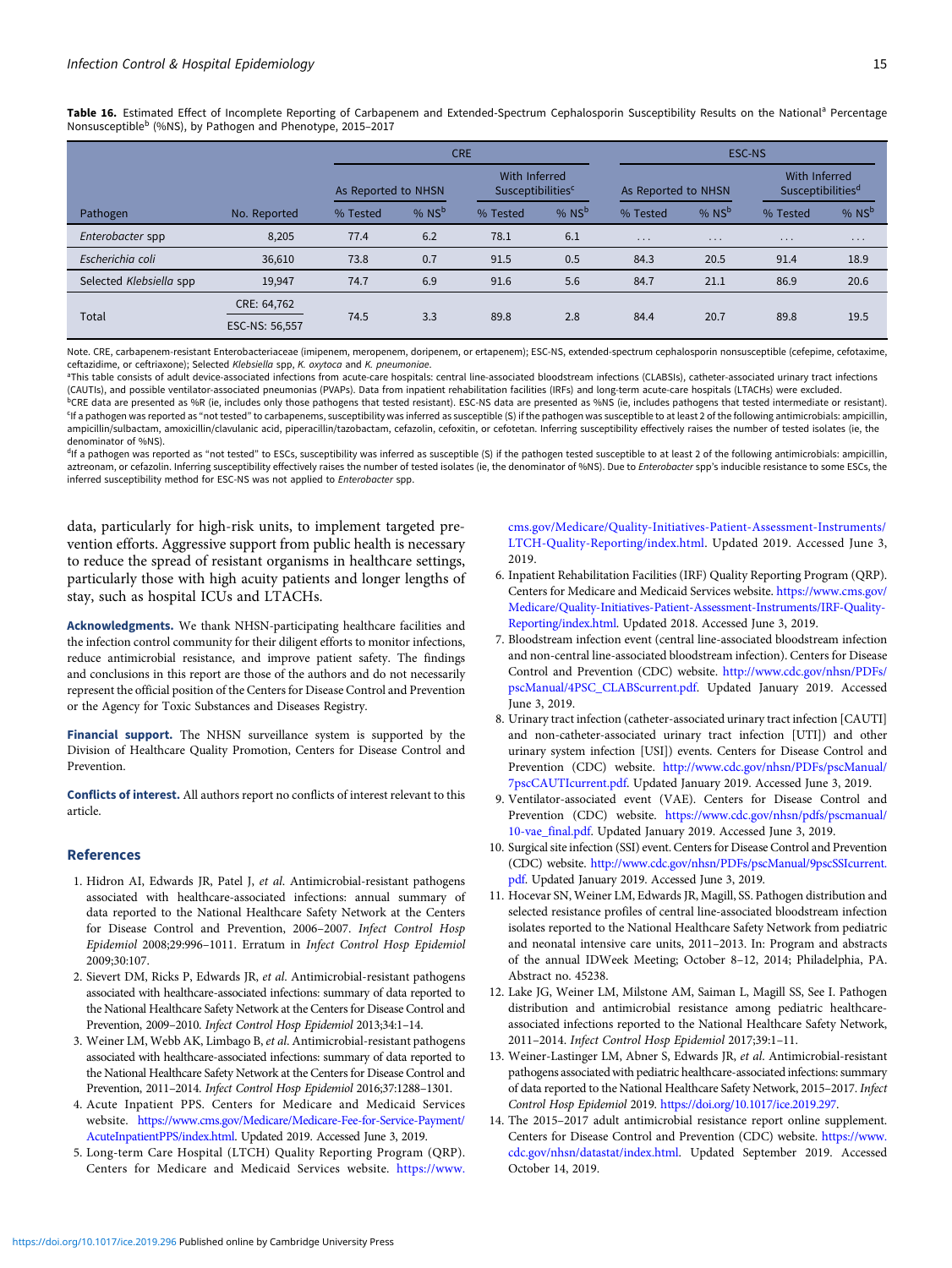- <span id="page-15-0"></span>15. Clinical and Laboratory Standards Institute (CLSI). Performance Standards for Antimicrobial Susceptibility Testing. 27th ed. Wayne, PA: CLSI; 2017: M100-S27.
- 16. Systematized Nomenclature of Medicine–Clinical Terms (SNOMED CT) Browser: United States edition. SNOMED International website. [https://](https://browser.ihtsdotools.org) [browser.ihtsdotools.org](https://browser.ihtsdotools.org) Updated 2019. Accessed June 4, 2019.
- 17. Tindall BJ, Sutton G, Garrity GM. Enterobacter aerogenes Hormaeche and Edwards 1960 (Approved Lists 1980) and Klebsiella mobilis Bascomb et al. 1971 (Approved Lists 1980) share the same nomenclature type (ATCC 13048) on the approved lists and are homotypic synonyms, with consequences for the name Klebsiella mobilis Bascomb et al. 1971 (Approved Lists 1980). Int J Syst Evol Microbiol 2017;67:502–504.
- 18. Magiorakos A-P, Srinivasan A, Carey RB, et al. Multidrug-resistant, extensively drug-resistant and pandrug-resistant bacteria: an international expert proposal for interim standard definitions for acquired resistance. Clin Microbiol Infect 2012;18:268–281.
- 19. See I, Freifeld AG, Magill SS. Causative organisms and associated antimicrobial resistance in healthcare-associated, central line-associated bloodstream infections from oncology settings, 2009–2012. *Clin Infect Dis* 2016;<br>62:1203–1209.<br>McKinnell JA, Singh RD, Miller LG, *et al*. The SHIELD Orange County<br>Project—multi drug-resistant organism (MDRO) prevalence in 21 62:1203–1209.
- 20. McKinnell JA, Singh RD, Miller LG, *et al.* The SHIELD Orange County Project—multi drug-resistant organism (MDRO) prevalence in 21 nursing homes and long-term acute-care facilities in southern California. Clin Infect Dis 2019;ciz119:1–8.
- term acute-care hospital. Infect Control Hosp Epidemiol 2010;31:59–63.
- 21. Munoz-Price LS, Stemer A. Four years of surveillance cultures at a long-<br>term acute-care hospital. *Infect Control Hosp Epidemiol* 2010;31:59–63.<br>22. Woodworth KR, Walters MS, Weiner LM, *et al*. Vital signs: containme 22. Woodworth KR, Walters MS, Weiner LM, et al. Vital signs: containment of States, 2006–2017. Morb Mortal Wkly Rep 2018;67:396–401.
- 23. Weiner LM, Fridkin SK, Aponte-Torres Z, et al. Vital signs: preventing antibiotic-resistant infections in hospitals—United States, 2014. Morb Mortal Wkly Rep 2016;65:235–241.
- 24. Slayton RB, Toth D, Lee BY, *et al*. Vital signs: estimated effects of a coordinated approach for action to reduce antibiotic-resistant infections in health care Wkly Rep 2016;65:235-241.<br>Slayton RB, Toth D, Lee BY, et al. Vital signs: estimated effects of a capproach for action to reduce antibiotic-resistant infections in facilities—United States. Morb Mortal Wkly Rep 2015;64:826-
- 25. Campoccia D, Montanaro L, Arciola CR. The significance of infection related to orthopedic devices and issues of antibiotic resistance. Biomaterials 2006;27:2331–2339.
- 26. Owens CD, Stoessel K. Surgical site infections: epidemiology, microbiology, and prevention. J Hosp Infect 2008;70:3–10.
- 27. Archibald L, Phillips, L, Monnet D, McGowan JE Jr, Tenover F, Gaynes R. Antimicrobial resistance in isolates from inpatients and outpatients in the United States: increasing importance of the intensive care unit. Clin Infect Dis 1997;24:211–215.
- 28. Fridkin SK, Edwards JR, Tenover FC, Gaynes RP, McGowan JE Jr. Antimicrobial resistance prevalence rates in hospital antibiograms reflect prevalence rates among pathogens associated with hospital-acquired infections. Clin Infect Dis 2001;33:324–329.
- 29. Streit JM, Jones RN, Sader HS, Fritsche TR. Assessment of pathogen occurrences and resistance profiles among infection patients in the intensive care unit: report from the SENTRY antimicrobial surveillance program (North America, 2001). Int J Antimicrob Agents 2004;24:111–118.
- 30. The 2017 national and state HAI progress report. Centers for Disease Control and Prevention (CDC) website. [https://www.cdc.gov/hai/data/](https://www.cdc.gov/hai/data/portal/progress-report.html) [portal/progress-report.html](https://www.cdc.gov/hai/data/portal/progress-report.html). Published March 2019. Accessed July 3, 2019.
- 31. Pappas PG, Kauffman CA, Andes DR, et al. Clinical practice guideline for the management of candidiasis: 2016 update by the Infectious Diseases Society of America. Clin Infect Dis 2016;62:e1–e50.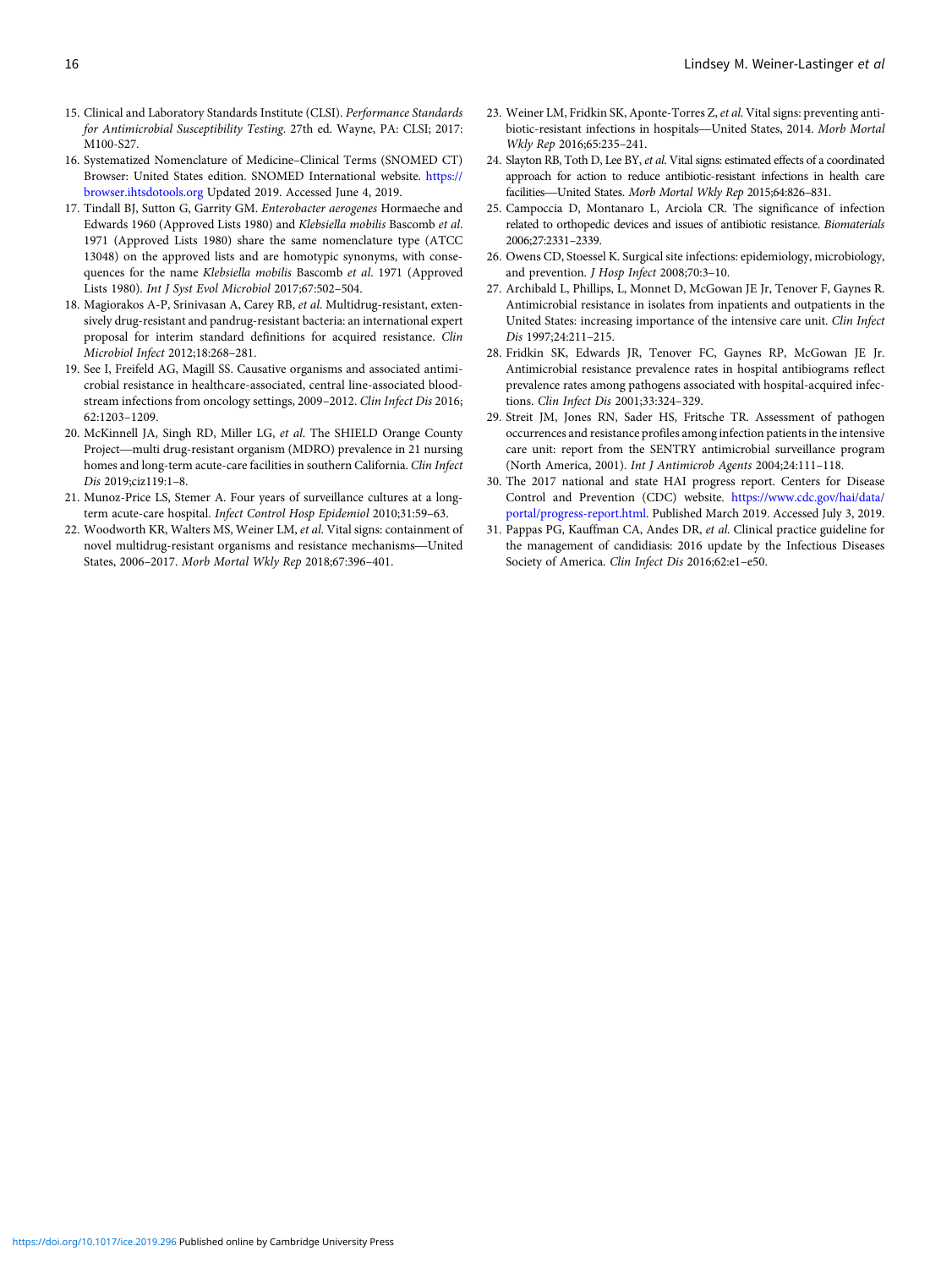# <span id="page-16-0"></span>APPENDICES

A1. Candida Species Reported From Selected Adult Healthcare-Associated Infections<sup>1</sup> (HAIs) in Acute Care Hospitals and Tested for Susceptibility to Fluconazole, 2011-2017

|                      | 2011-2014  |          | 2015-2017  |          |  |  |  |
|----------------------|------------|----------|------------|----------|--|--|--|
|                      | # Reported | % Tested | # Reported | % Tested |  |  |  |
| Candida albicans     | 7,994      | 21.8     | 10,376     | 24.3     |  |  |  |
| Candida glabrata     | 3.454      | 32.9     | 4.649      | 34.8     |  |  |  |
| Candida parapsilosis | 1,627      | 34.2     | 1,995      | 38.9     |  |  |  |

1.This table is limited to central line-associated bloodstream infections (CLABSIs) and surgical site infections (SSIs). Data from inpatient rehabilitation facilities (IRFs) and long-term acute care<br>hospitals (LTACHs) are (CAUTIs), possible ventilator-associated pneumonias (PVAPs), and ventilator-associated pneumonias (VAPs) are excluded from this table.

#### A2. Organisms Included in NHSN's 'Enterobacter spp' Group for this Report

| Enterobacter, not otherwise specified     |
|-------------------------------------------|
| Enterobacter aerogenes                    |
| Enterobacter amnigenus                    |
| Enterobacter asburiae <sup>1</sup>        |
| Enterobacter cancerogenus                 |
| Enterobacter cloacae <sup>1</sup>         |
| Enterobacter cloacae complex <sup>1</sup> |
| Enterobacter cowanii                      |
| Enterobacter dissolvens                   |
| Enterobacter gergoviae                    |
| Enterobacter hormaechei <sup>1</sup>      |
| Enterobacter intermedius                  |
| Enterobacter kobei <sup>1</sup>           |
| Enterobacter ludwigii <sup>1</sup>        |
| Enterobacter nimipressuralis <sup>1</sup> |
| Enterobacter pyrinus                      |

1. These species are considered part of the "Enterobacter cloacae complex" group.

A3. Organisms Included in NHSN's 'Coagulase-Negative Staphylococci' Group for this Report

| Coagulase-negative staphylococci, not otherwise specified |
|-----------------------------------------------------------|
| Staphylococcus arlettae                                   |
| Staphylococcus auricularis                                |
| Staphylococcus capitis                                    |
| Staphylococcus capitis capitis                            |
| Staphylococcus capitis urealyticus                        |
| Staphylococcus caprae                                     |
| Staphylococcus carnosus                                   |
| Staphylococcus carnosus carnosus                          |
| Staphylococcus carnosus utilis                            |
| Staphylococcus chromogenes                                |
| Staphylococcus cohnii                                     |
| Staphylococcus cohnii cohnii                              |
| Staphylococcus cohnii urealyticus                         |
| Staphylococcus condimenti                                 |
| Staphylococcus epidermidis                                |
| Staphylococcus equorum                                    |
| Staphylococcus equorum equorum                            |
| Staphylococcus equorum linens                             |
| Staphylococcus felis                                      |
| Staphylococcus fleurettii                                 |
| Staphylococcus gallinarum                                 |
| Staphylococcus haemolyticus                               |
| Staphylococcus hominis                                    |
| Staphylococcus hominis hominis                            |
| Staphylococcus hominis novobiosepticus                    |
| Staphylococcus kloosii                                    |
| Staphylococcus lentus                                     |
| Staphylococcus lugdunensis                                |
| Staphylococcus muscae                                     |
| Staphylococcus nepalensis                                 |

(Continued)